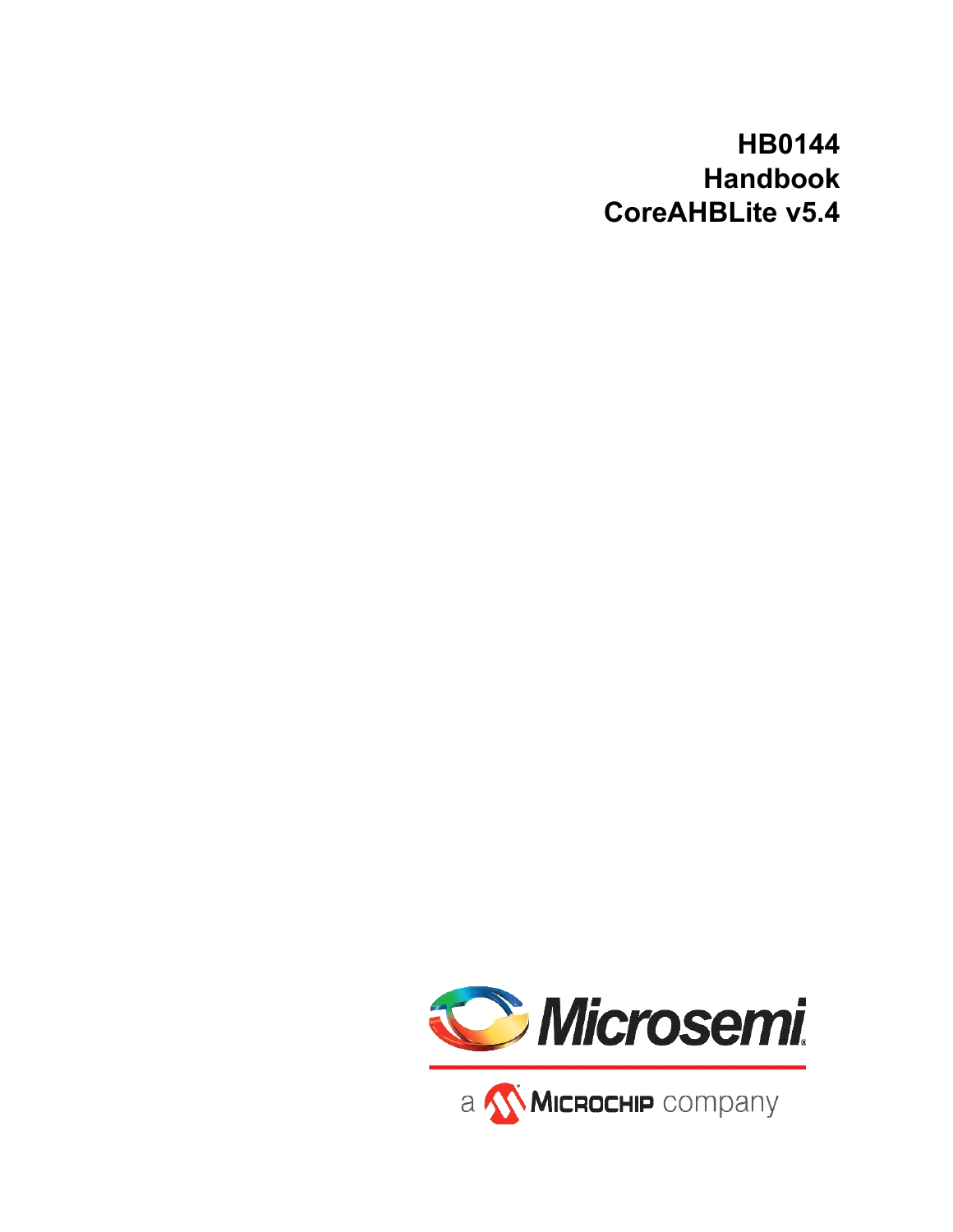

a MICROCHIP company

#### **Microsemi Corporate Headquarters**

One Enterprise, Aliso Viejo, CA 92656 USA Within the USA: +1 (800) 713-4113 Outside the USA: +1 (949) 380-6100 Sales: +1 (949) 380-6136 Fax: +1 (949) 215-4996 E-mail: [sales.support@microsemi.com](mailto:sales.support@microsemi.com) [www.microsemi.com](http://www.microsemi.com)

© 2019 Microsemi Corporation. All rights reserved. Microsemi and the Microsemi logo are trademarks of Microsemi Corporation. All other trademarks and service marks are the property of their respective owners.

Microsemi makes no warranty, representation, or guarantee regarding the information contained herein or the suitability of its products and services for any particular purpose, nor does Microsemi assume any liability whatsoever arising out of the application or use of any product or circuit. The products sold hereunder and any other products sold by Microsemi have been subject to limited testing and should not be used in conjunction with mission-critical equipment or applications. Any performance specifications are believed to be reliable but are not verified, and Buyer must conduct and complete all performance and other testing of the products, alone and together with, or installed in, any end-products. Buyer shall not rely on any data and performance specifications or parameters provided by Microsemi. It is the Buyer's responsibility to independently determine suitability of any products and to test and verify the same. The information provided by Microsemi hereunder is provided "as is, where is" and with all faults, and the entire risk associated with such information is entirely with the Buyer. Microsemi does not grant, explicitly or implicitly, to any party any patent rights, licenses, or any other IP rights, whether with regard to such information itself or anything described by such information. Information provided in this document is proprietary to Microsemi, and Microsemi reserves the right to make any changes to the information in this document or to any products and services at any time without notice.

#### **About Microsemi**

Microsemi Corporation (Nasdaq: MSCC) offers a comprehensive portfolio of semiconductor and system solutions for aerospace & defense, communications, data center and industrial markets. Products include high-performance and radiation-hardened analog mixed-signal integrated circuits, FPGAs, SoCs and ASICs; power management products; timing and synchronization devices and precise time solutions, setting the world's standard for time; voice processing devices; RF solutions; discrete components; enterprise storage and communication solutions, security technologies and scalable anti-tamper products; Ethernet solutions; Power-over-Ethernet ICs and midspans; as well as custom design capabilities and services. Microsemi is headquartered in Aliso Viejo, Calif., and has approximately 4,800 employees globally. Learn more at www.microsemi.com.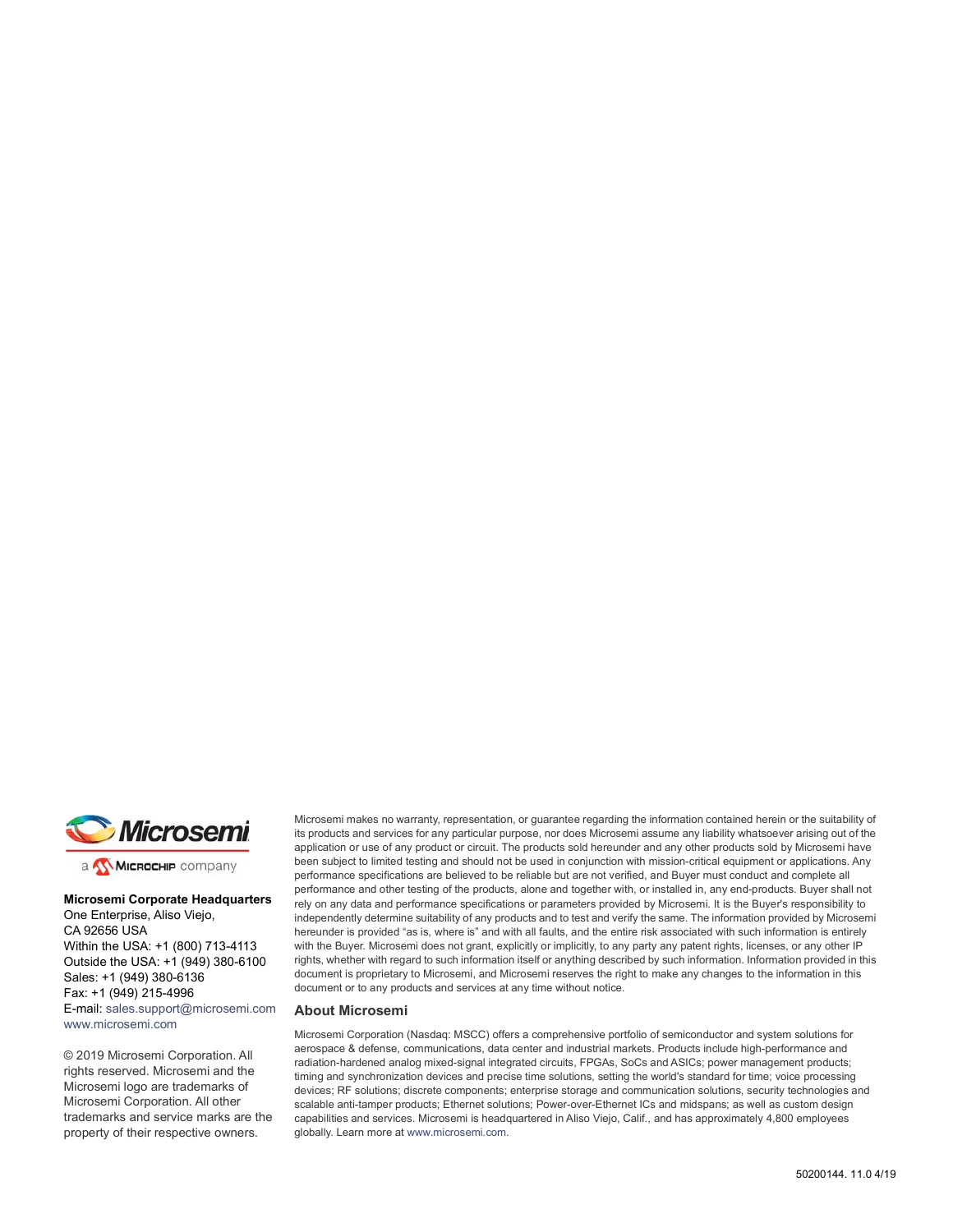

# **Contents**

| $\mathbf{1}$   |              |       |
|----------------|--------------|-------|
|                | 1.1          |       |
|                | 1.2          |       |
|                | 1.3          |       |
|                | 1.4          |       |
|                | 1.5          |       |
|                | 1.6          |       |
|                | 1.7          |       |
|                | 1.8          |       |
|                | 1.9          |       |
|                | 1.10<br>1.11 |       |
|                |              |       |
| $\overline{2}$ | Preface      |       |
|                | 2.1          |       |
|                | 2.2          |       |
|                | 2.3          |       |
|                |              | 2.3.1 |
| 3              |              |       |
|                | 3.1          |       |
|                | 3.2          |       |
|                | 3.3          |       |
|                | 3.4          |       |
|                | 3.5          |       |
| $\overline{4}$ |              |       |
|                | 4.1          |       |
|                | 4.2          |       |
|                |              |       |
| 5              |              |       |
|                | 5.1          |       |
|                |              | 5.1.1 |
|                | 5.2          |       |
|                |              | 5.2.1 |
|                | 5.3          |       |
| 6              |              |       |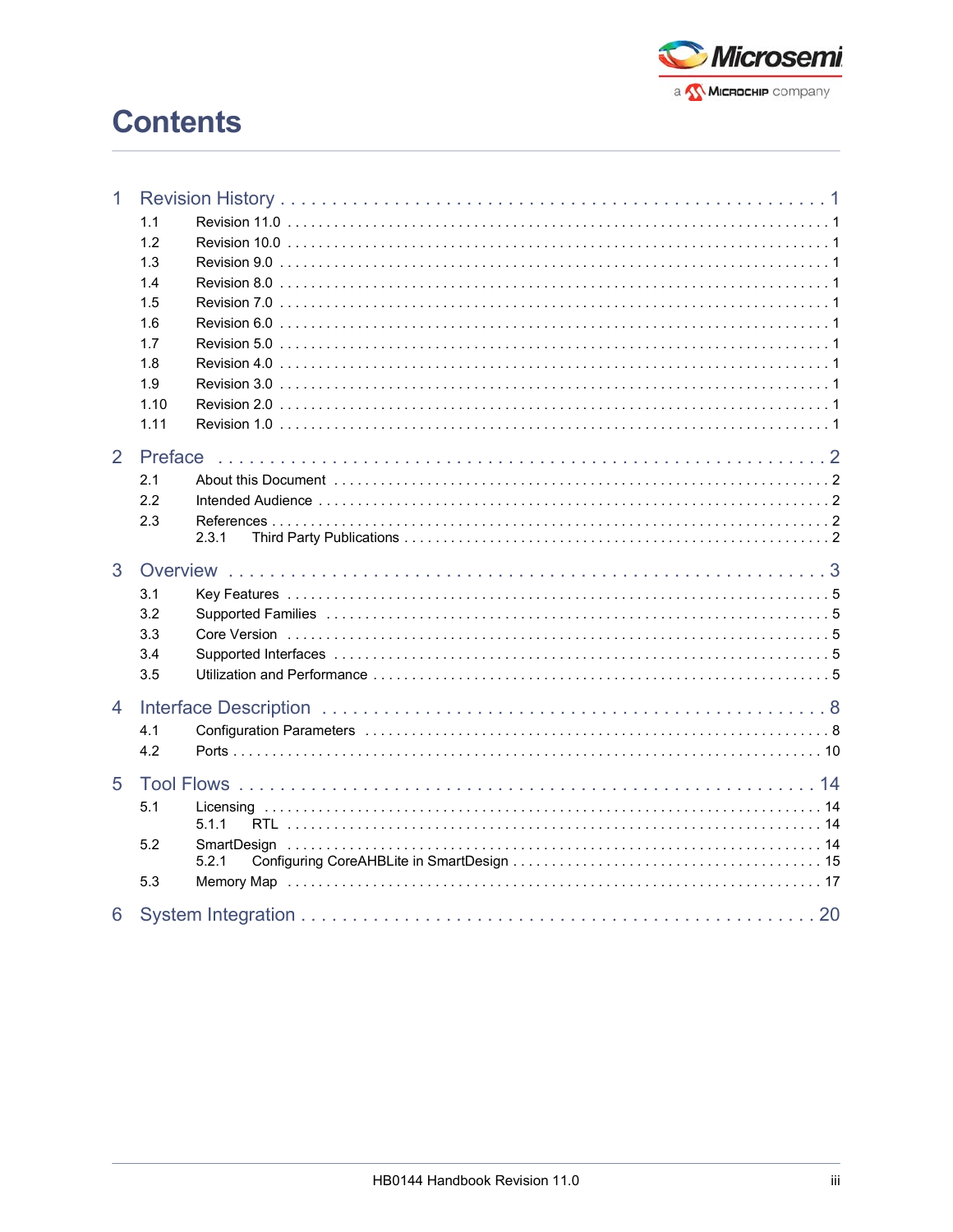

| Figure 1 |  |
|----------|--|
| Figure 2 |  |
| Figure 3 |  |
| Figure 4 |  |
| Figure 5 |  |
| Figure 6 |  |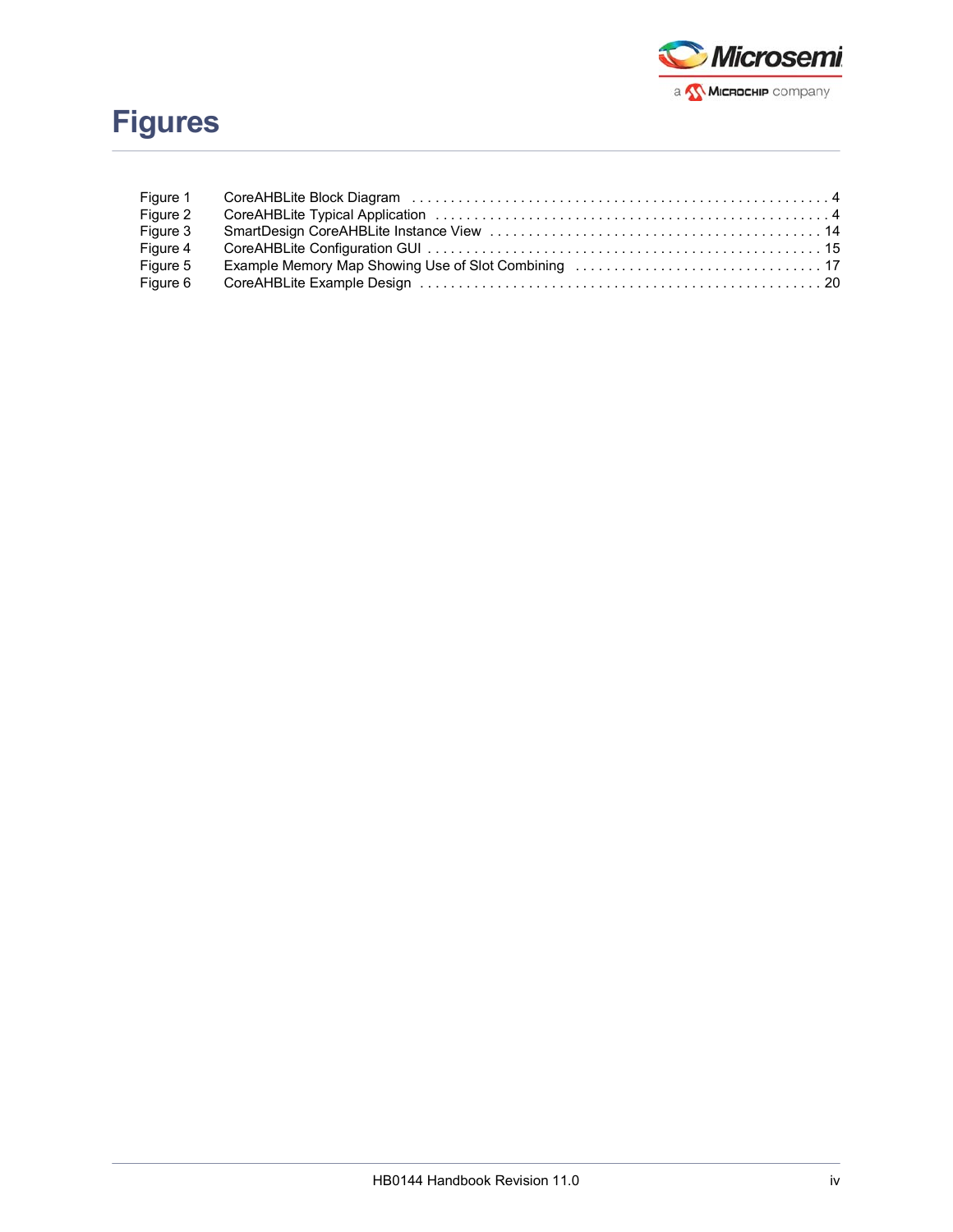

# **Tables**

| Table 1 | CoreAHBLite Device Utilization and Performance (Minimum Configuration, 1 Master and 1 Slave) 5    |
|---------|---------------------------------------------------------------------------------------------------|
| Table 2 | CoreAHBLite Device Utilization and Performance (Typical Configuration, 1 Master and 4 Slaves) . 6 |
| Table 3 | CoreAHBLite Device Utilization and Performance (two masters and 16 slaves)  6                     |
| Table 4 |                                                                                                   |
| Table 5 | CoreAHBLite Device Utilization and Performance (four masters and 16 slaves) 7                     |
| Table 6 |                                                                                                   |
| Table 7 |                                                                                                   |
| Table 8 | Memory Map When Memory Space is Set to "16 64 Kb Slots, Reserved Space, and 1 Huge (2 Gb)         |
|         |                                                                                                   |
| Table 9 | Memory Map for a Range of Memory Space Settings other than "16 64 KB slots, reserved space, and   |
|         |                                                                                                   |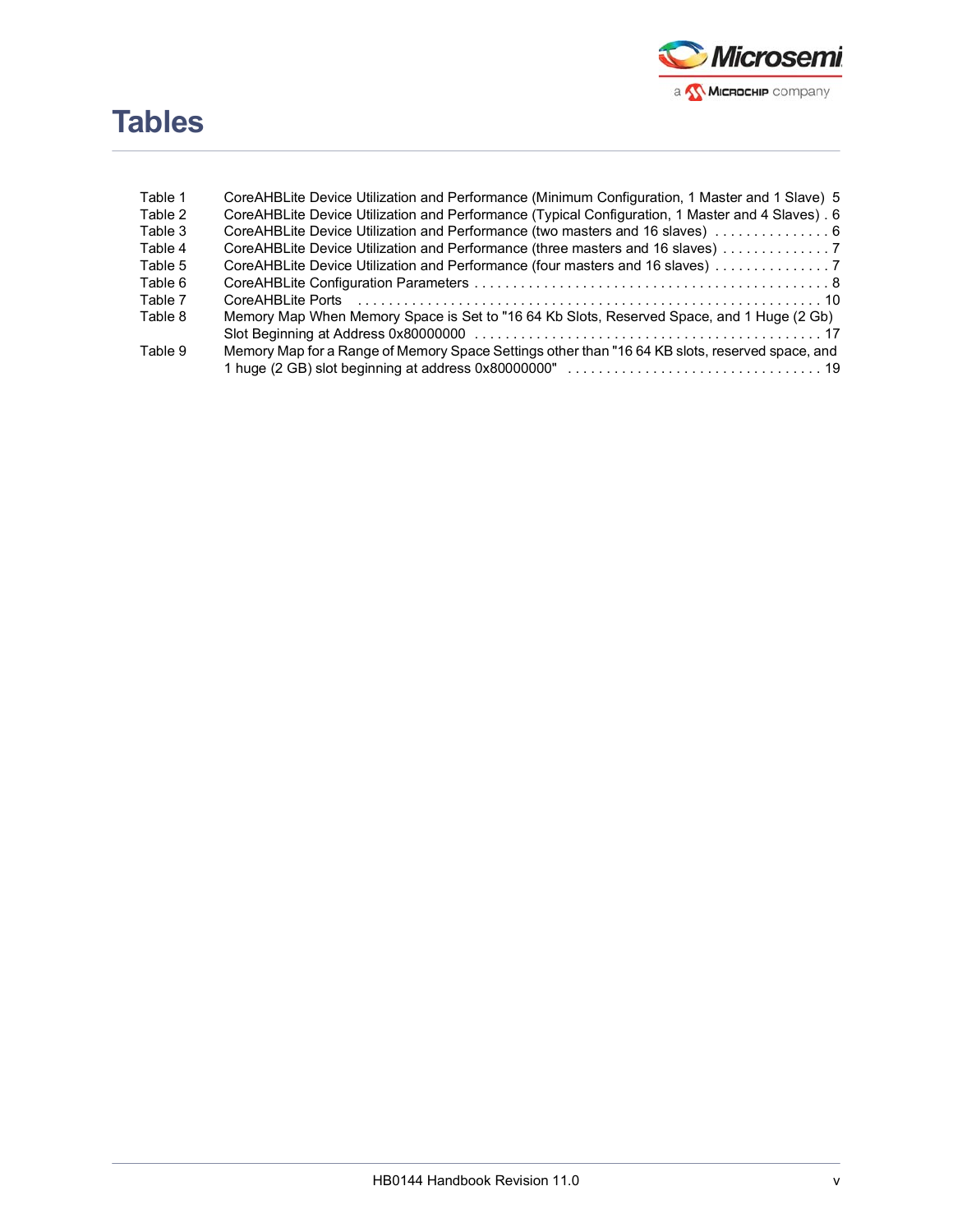

# <span id="page-5-0"></span>**1 Revision History**

The revision history describes the changes that were implemented in the document. The changes are listed by revision, starting with the most current publication.

## <span id="page-5-1"></span>**1.1 Revision 11.0**

Updated changes related to CoreAHBLite v5.4.

# <span id="page-5-2"></span>**1.2 Revision 10.0**

Updated changes related to CoreAHBLite v5.3. Added information about PolarFire support.

## <span id="page-5-3"></span>**1.3 Revision 9.0**

Updated changes related to CoreAHBLite v5.2. Added information about IGLOO2 and RTG4 support.

### <span id="page-5-4"></span>**1.4 Revision 8.0**

Updated changes related to CoreAHBLite v5.0. Added two more master interfaces. CoreAHBLite can now support a total of four masters.

# <span id="page-5-5"></span>**1.5 Revision 7.0**

Updated changes related to CoreAHBLite v4.0.

A greater range of memory space configurations is now supported. Slave slot size can range from 256 bytes to 256 Mbytes.

Mode with 16 x 64 Kbyte slots along with one huge (2 GByte) slot is still supported, but initialization interfaces located from 0x00040000 - 0x0004FFFF are no longer supported in this mode.

Combining of slave slots is now possible. This allows multiple regions of the memory map to be accessed through a single slave interface (S16). This feature may be useful while accessing MSS resources in the SmartFusion or SmartFusion2 device.

## <span id="page-5-6"></span>**1.6 Revision 6.0**

Updated changes related to CoreAHBLite v3.1. Added capability for memory maps to be altered in SmartDesign to reflect the value of the MODE\_CFG parameter.

## <span id="page-5-7"></span>**1.7 Revision 5.0**

Updated changes related to CoreAHBLite v3.0. Added another memory configuration mode. Added huge slot capability and Init/Config client support.

## <span id="page-5-8"></span>**1.8 Revision 4.0**

Updated changes related to CoreAHBLite v2.0. Added multi-master capability and additional ports to satisfy multi-master capability.

## <span id="page-5-9"></span>**1.9 Revision 3.0**

Updated changes related to CoreAHBLite v1.3. Minor updates.

### <span id="page-5-10"></span>**1.10 Revision 2.0**

Updated changes related to CoreAHBLite v1.2. Minor updates.

### <span id="page-5-11"></span>**1.11 Revision 1.0**

Revision 1.0 was the first publication of this document. Created for CoreAHBLite v1.1.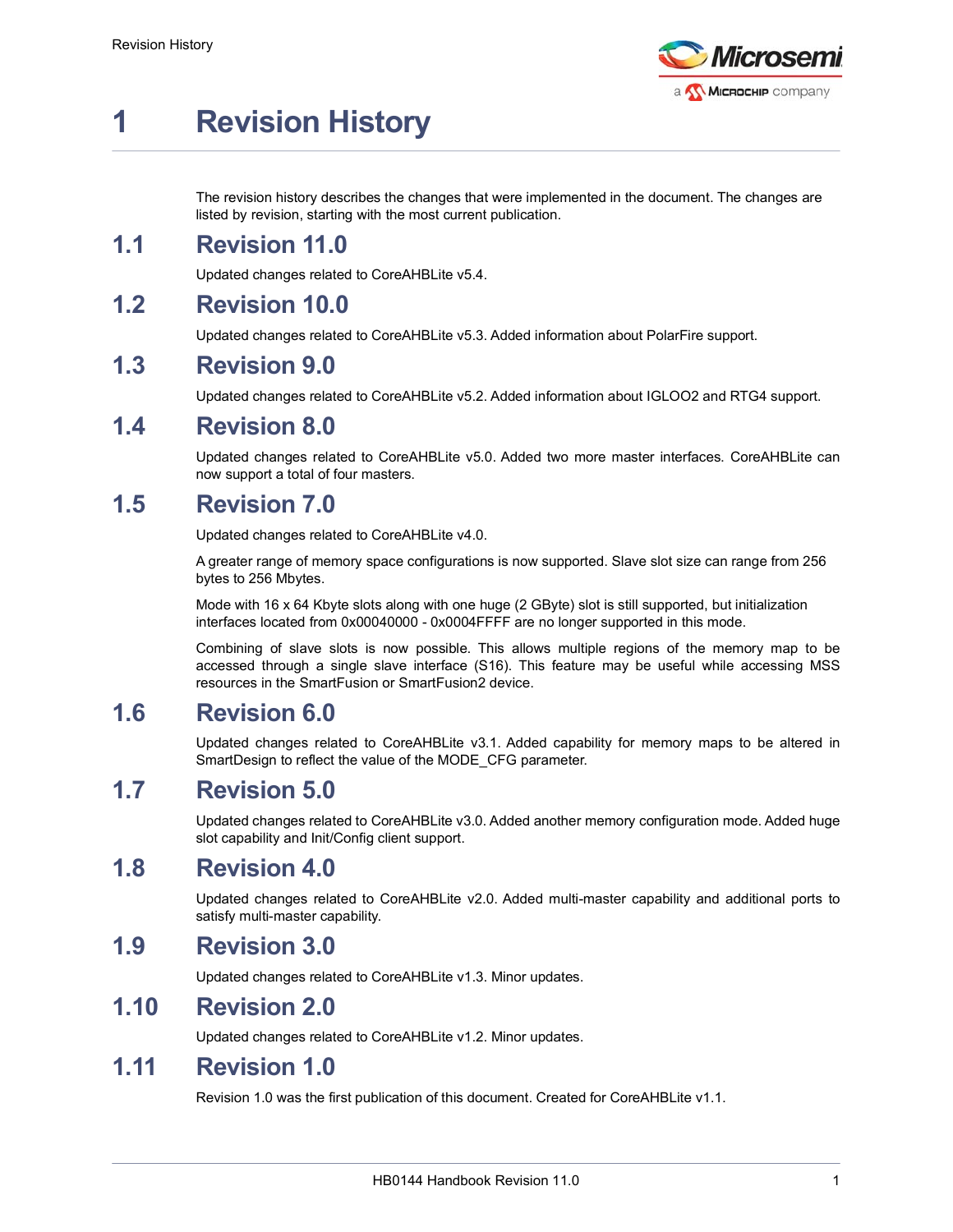

# <span id="page-6-0"></span>**2 Preface**

# <span id="page-6-1"></span>**2.1 About this Document**

This handbook provides details about the CoreAHBLite DirectCore module, and how to use it.

# <span id="page-6-2"></span>**2.2 Intended Audience**

FPGA designers using Libero® System-on-Chip (SoC).

# <span id="page-6-3"></span>**2.3 References**

### <span id="page-6-4"></span>**2.3.1 Third Party Publications**

• ARM AMBA 3 AHB-Lite Protocol Specification v1.0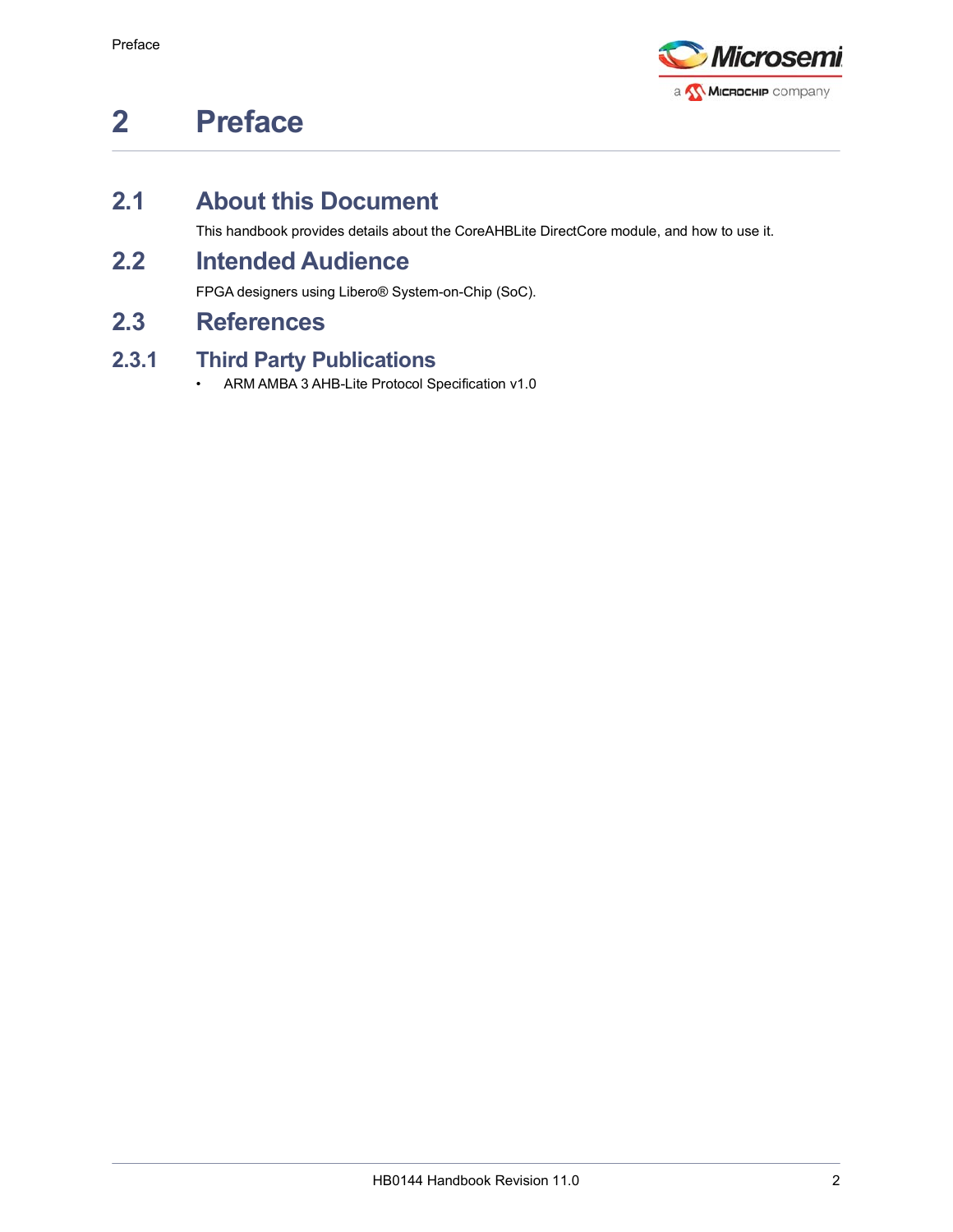

# <span id="page-7-0"></span>**3 Overview**

CoreAHBLite implements an advanced microcontroller bus architecture (AMBA) AHB-Lite bus interconnect fabric. CoreAHBLite provides four master interfaces and can accommodate up to 16 slave interfaces. Each slave interface can be enabled or disabled for each master using the configuration graphical user interface (GUI) of the core. Slave interfaces that are not enabled do not appear for connection on the CoreAHBLite symbol and are optimized away during the synthesis. Similarly, if no slave interfaces are selected for a given master, then that master interface is disabled and optimized away during the synthesis.

CoreAHBLite supports the following memory space scenarios:

- 16 64 KB slave slots, some reserved space, and 1 huge 2 GB slave slot
- 4 GB address space apportioned into 16 slave slots, each of size 256 MB
- 256 MB address space apportioned into 16 slave slots, each of size 16 MB
- 16 MB address space apportioned into 16 slave slots, each of size 1 MB
- 1 MB address space apportioned into 16 slave slots, each of size 64 KB
- 64 KB address space apportioned into 16 slave slots, each of size 4 KB
- 4 KB address space apportioned into 16 slave slots, each of size 256 KB

For all cases except the first option listed above, it is possible to allocate one or more slave slots to a combined region slave interface. When some slave slots have been assigned to the combined region, an additional slave interface becomes available for connection. This feature allows a number of (possibly noncontiguous) regions of the memory space to be associated with a single slave interface. This may be useful, in a SmartFusion<sup>®</sup>2 system-on-chip (SoC) field programmable gate array (FPGA) device, where a master located in the FPGA fabric wants to access a number of resources in the microcontroller subsystem (MSS) through a single slave interface.

The first memory space configuration listed above is useful in a SmartFusion SoC FPGA device. The 16 64 KB slave slots occupy a total address space of  $16*64*1024 = 2^{20}$  bytes and this suits the 20-bit address bus provided in the interface from the SmartFusion MSS to the FPGA fabric. The huge (2 GB) slave slot is useful in the opposite direction, that is, when a master based on the FPGA fabric needs to access resources in the SmartFusion MSS device.

CoreAHBLite provides a remapping facility for its master 0 connection. When remapping is enabled (by holding the REMAP\_M0 input of the core High), slave slots 0 and 1 are swapped over from the viewpoint of master 0. This feature is typically used to swap memory resources between slots 0 and 1 when a processor is connected to the master 0 interface.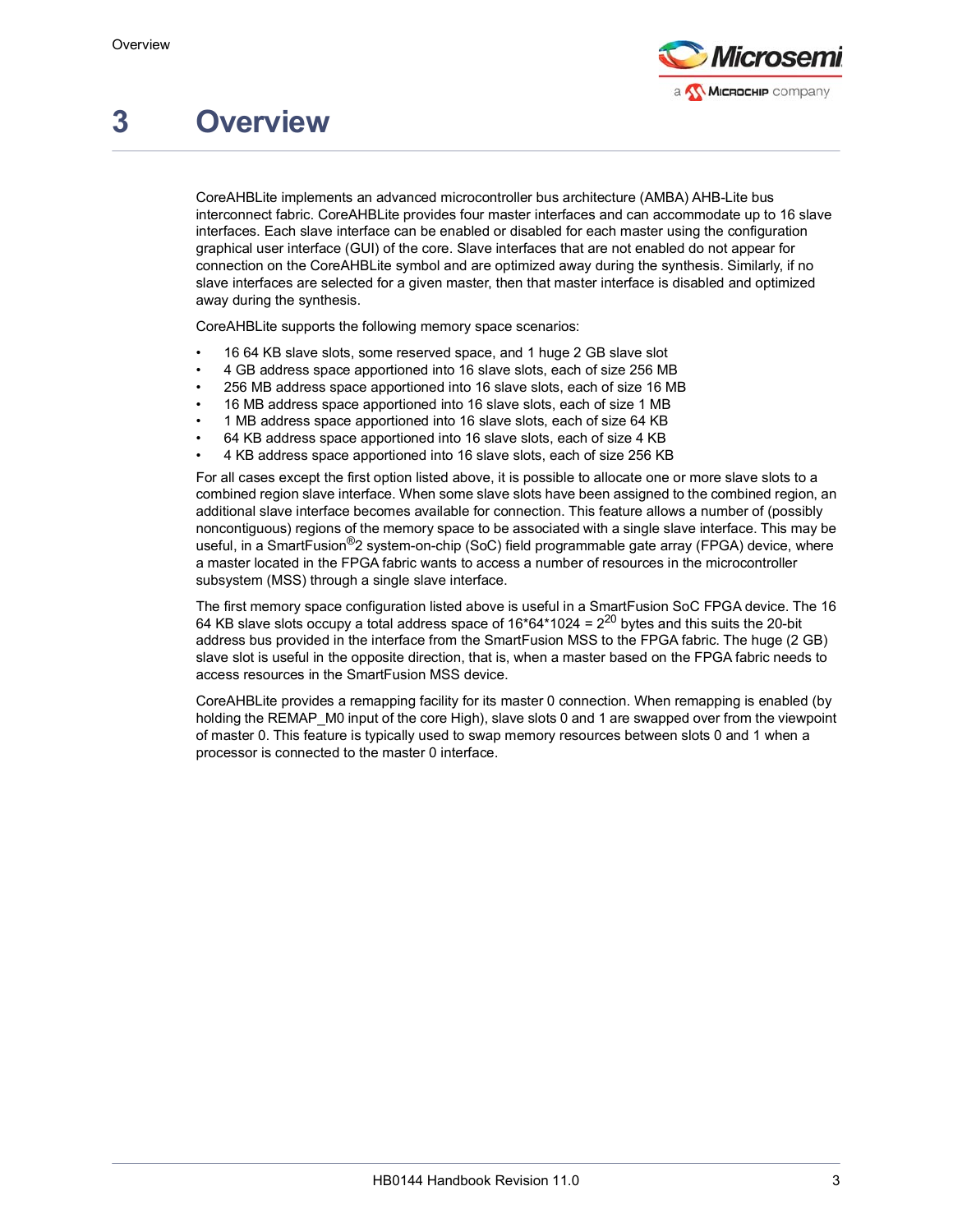

The following figure shows the block diagram of CoreAHBLite.

<span id="page-8-0"></span>



The following figure shows a typical application using CoreAHBLite.

<span id="page-8-1"></span>

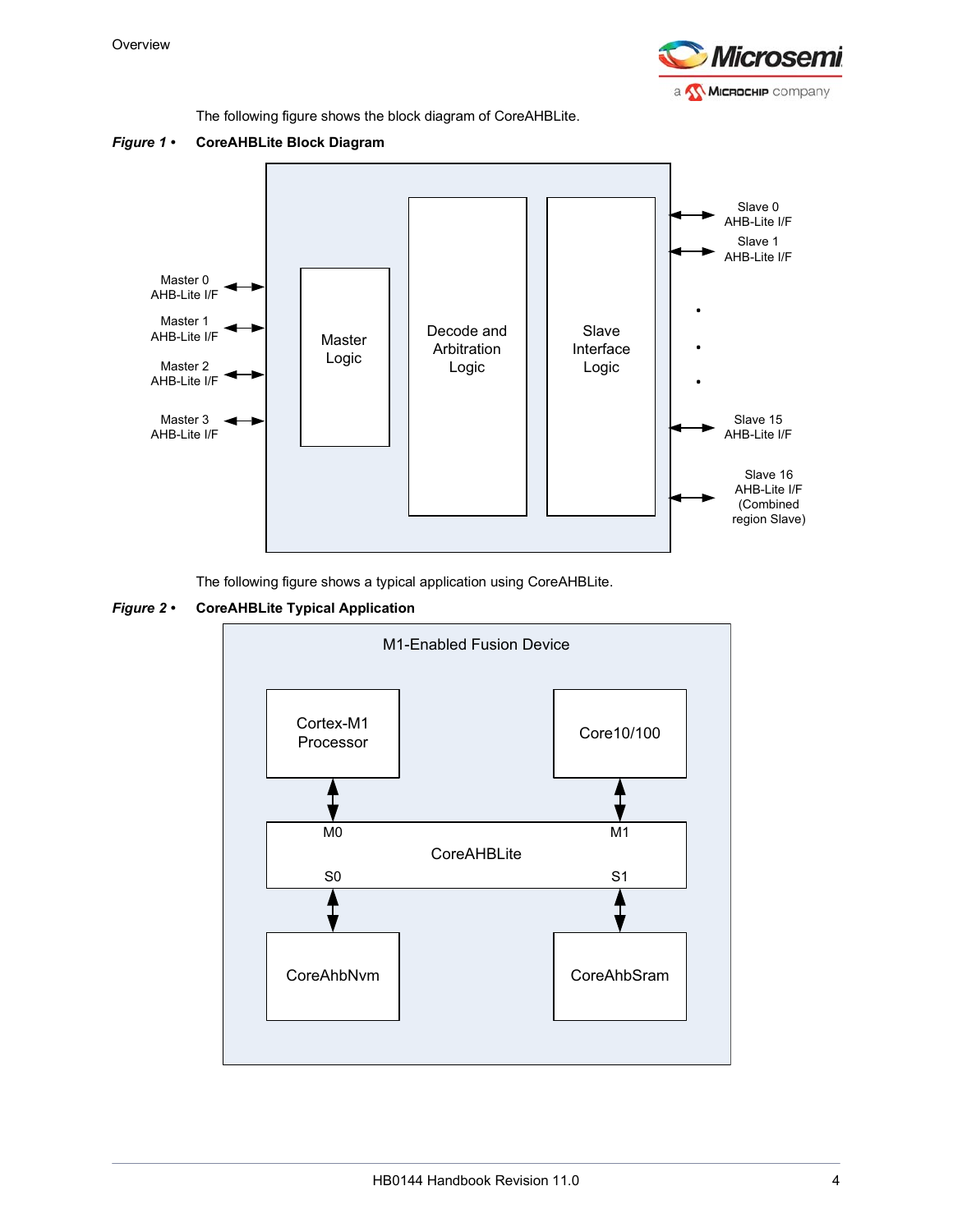

# <span id="page-9-0"></span>**3.1 Key Features**

Following are the key features of CoreAHBLite:

- Supports four masters
- Supports up to 16 slaves (up to 17 in one mode, if the huge slave is in use)
- Address space per slave varies from 256 bytes to 256 MB (huge slave occupies 2 GB.)
- Supports allocation of slave slots to a combined region slave interface in most modes
- Enable access to any slave slot on a per master basis
- Equal priority for all masters (round-robin arbitration scheme)
- Supports remapping feature for master 0 interface

# <span id="page-9-1"></span>**3.2 Supported Families**

The following families are supported in this version:

- PolarFire®
- $RTG4^m$
- SmartFusion<sup>®</sup>2
- IGLOO®2
- SmartFusion<sup>®</sup>
- IGLOO $^{\circledR}$
- IGLOO®e
- IGLOO® PLUS
- Fusion<sup>®</sup>
- ProASIC<sup>®</sup>3
- ProASIC<sup>®</sup>3E
- ProASIC<sup>®</sup>3L
- Axcelerator<sup>®</sup>
- RTAX-S

### <span id="page-9-2"></span>**3.3 Core Version**

This handbook supports CoreAHBLite v5.4.

# <span id="page-9-3"></span>**3.4 Supported Interfaces**

CoreAHBLite supports four AHB-Lite master interfaces and up to 16 AHB-Lite slave interfaces (up to 17 slave interfaces are supported in one mode when the huge slave is in use).

Microsemi recommends using the SmartDesign tool to connect and configure CoreAHBLite while creating a system design.

## <span id="page-9-4"></span>**3.5 Utilization and Performance**

Utilization and performance data is provided in the following tables. The data is indicative only. CoreAHBLite is a bus component that interconnects between master and slave devices. The overall device utilization and performance of a system is very much system dependent.

|                    | <b>FPGA Resources</b> |                            |     | <b>Utilization</b> | <b>Performance</b> |       |
|--------------------|-----------------------|----------------------------|-----|--------------------|--------------------|-------|
| <b>Family</b>      | <b>Sequential</b>     | <b>Combinatorial Total</b> |     | <b>Device</b>      | %                  | (MHz) |
| SmartFusion2       | 62                    | 171                        | 242 | M2S150T            | 0.16               | 129.9 |
| IGLOO <sub>2</sub> | 62                    | 171                        | 242 | M2GL150T           | 0.16               | 129.1 |
| RTG4               | 67                    | 185                        | 246 | RT4G150            | 0.16               | 115.4 |
| IGLOO/e            | 74                    | 265                        | 328 | M1AGLE3000V2 0.45  |                    | 28.7  |
| ProASIC3/E         | 72                    | 262                        | 331 | M1A3P1000          | 1.36               | 65.8  |

#### <span id="page-9-5"></span>*Table 1 •* **CoreAHBLite Device Utilization and Performance (Minimum Configuration, 1 Master and 1 Slave)**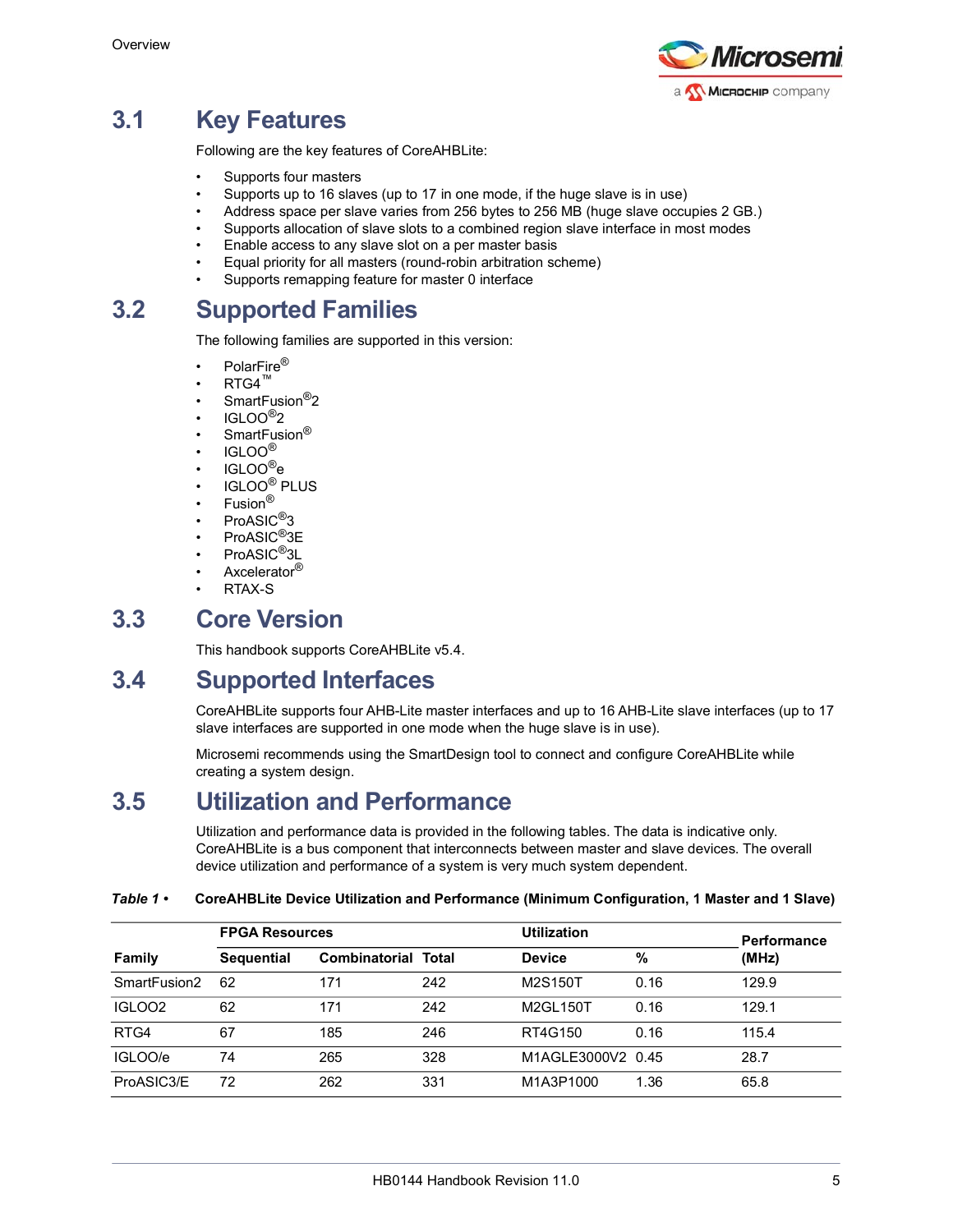

#### *Table 1 •* **CoreAHBLite Device Utilization and Performance (Minimum Configuration, 1 Master and 1 Slave)**

|                    | <b>FPGA Resources</b> |                            |     | <b>Utilization</b> | Performance |       |
|--------------------|-----------------------|----------------------------|-----|--------------------|-------------|-------|
| <b>Family</b>      | <b>Sequential</b>     | <b>Combinatorial Total</b> |     | <b>Device</b>      | %           | (MHz) |
| ProASIC3L          | 74                    | 264                        | 338 | M1A3P1000L         | 1.38        | 85.7  |
| Fusion             | 72                    | 262                        | 331 | M1AFS1500          | 0.87        | 65.8  |
| <b>ProASICPLUS</b> | 76                    | 373                        | 449 | APA1000            |             | 47    |
| Axcelerator        | 80                    | 238                        | 318 | AX1000             | 2           | 141.8 |
| RTAX-S             | 79                    | 240                        | 319 | <b>RTAX1000S</b>   | 2           | 161.2 |
| PolarFire          | 62                    | 175                        | 237 | <b>MPF300T</b>     | 0.08        | 169.6 |

#### <span id="page-10-0"></span>*Table 2 •* **CoreAHBLite Device Utilization and Performance (Typical Configuration, 1 Master and 4 Slaves)**

|                         | <b>FPGA Resources</b> |                            |      | <b>Utilization</b> |      | <b>Performance</b> |
|-------------------------|-----------------------|----------------------------|------|--------------------|------|--------------------|
| Family                  | <b>Sequential</b>     | <b>Combinatorial Total</b> |      | <b>Device</b>      | %    | (MHz)              |
| SmartFusion2            | 82                    | 545                        | 724  | M2S150T            | 0.43 | 111.8              |
| IGLOO <sub>2</sub>      | 82                    | 545                        | 724  | M2GL150T           | 0.43 | 111.8              |
| RTG4                    | 106                   | 634                        | 680  | RT4G150            | 0.49 | 102.4              |
| IGLOO/e                 | 125                   | 791                        | 916  | M1AGLE3000V2 1.22  |      | 23.7               |
| ProASIC3/E              | 125                   | 736                        | 861  | M1A3P1000          | 3.50 | 64.2               |
| ProASIC3L               | 125                   | 792                        | 917  | M1A3P1000L         | 3.73 | 67.0               |
| Fusion                  | 128                   | 860                        | 988  | M1AFS1500          | 2.57 | 64.0               |
| ProASIC <sup>PLUS</sup> | 127                   | 899                        | 1026 | APA1000            | 2    | 40.9               |
| Axcelerator             | 150                   | 652                        | 802  | AX1000             | 5    | 119.6              |
| RTAX-S                  | 150                   | 651                        | 801  | <b>RTAX1000S</b>   | 5    | 136.9              |
| PolarFire               | 79                    | 567                        | 646  | MPF300T            | 0.22 | 147.8              |

#### <span id="page-10-1"></span>*Table 3 •* **CoreAHBLite Device Utilization and Performance (two masters and 16 slaves)**

|                         | <b>FPGA Resources</b> |               |       | <b>Utilization</b> |       | Performance |
|-------------------------|-----------------------|---------------|-------|--------------------|-------|-------------|
| <b>Family</b>           | <b>Sequential</b>     | Combinatorial | Total | <b>Device</b>      | %     | (MHz)       |
| SmartFusion2            | 215                   | 2005          | 2220  | M2S150T            | 1.52  | 105.1       |
| IGLOO <sub>2</sub>      | 261                   | 2053          | 2314  | M2GL150T           | 1.58  | 95.5        |
| RTG4                    | 288                   | 2164          | 2452  | RT4G150            | 1.62  | 99.8        |
| IGLOO/e                 | 381                   | 2751          | 3132  | M1AGLE3000V2 4.16  |       | 24.5        |
| ProASIC3/E              | 381                   | 2809          | 3190  | M1A3P1000          | 12.98 | 50.0        |
| ProASIC3L               | 386                   | 2929          | 3315  | M1A3P1000L         | 13.49 | 56.3        |
| Fusion                  | 387                   | 2954          | 3341  | M1AFS1500          | 8.7   | 51.6        |
| ProASIC <sup>PLUS</sup> | 394                   | 3293          | 3687  | APA1000            | 6     | 37          |
| Axcelerator             | 453                   | 2399          | 2852  | AX1000             | 16    | 83.8        |
| RTAX-S                  | 370                   | 2320          | 2690  | <b>RTAX1000S</b>   | 15    | 87.9        |
| PolarFire               | 216                   | 2191          | 2407  | MPF300T            | 0.80  | 135.5       |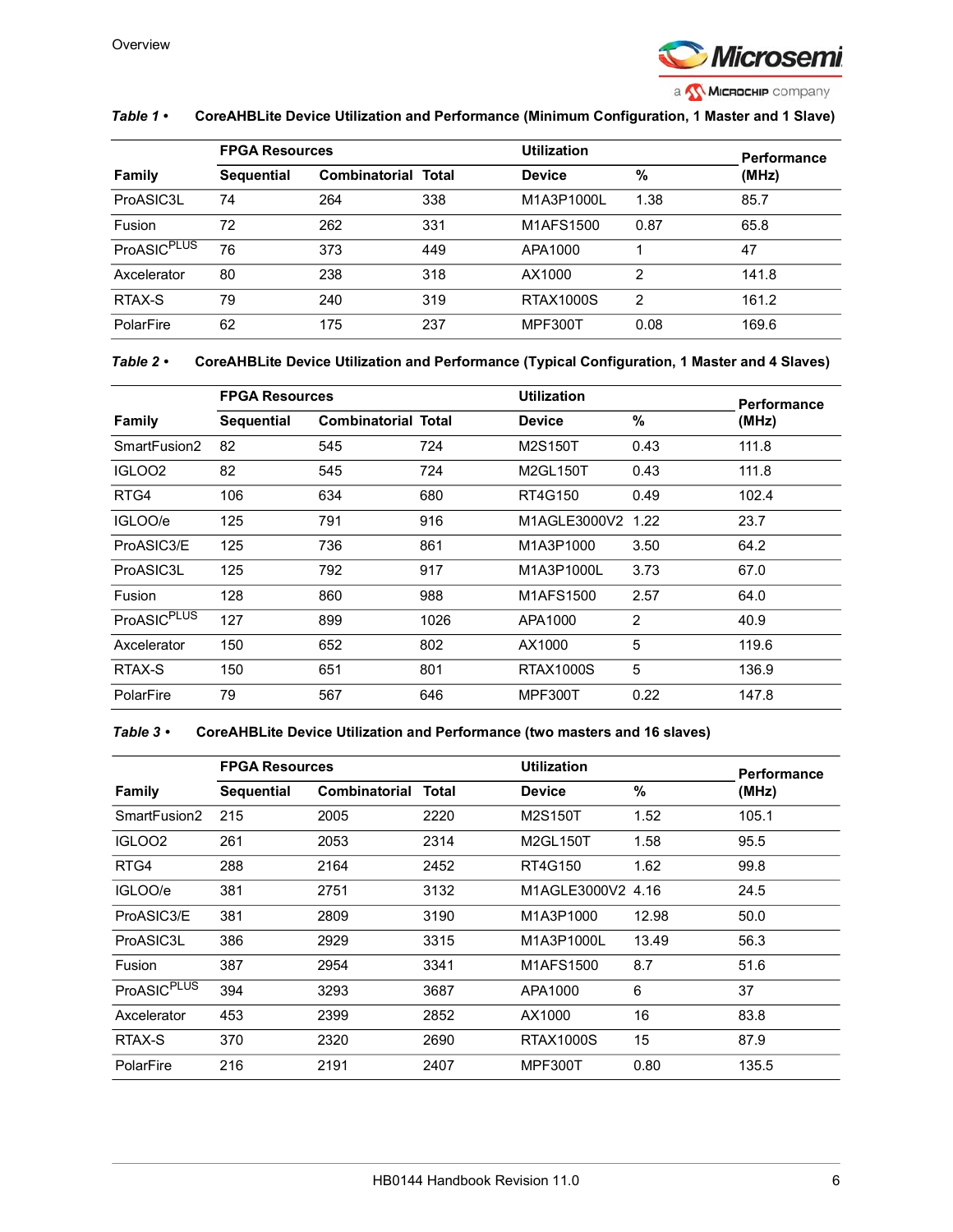

#### <span id="page-11-0"></span>*Table 4 •* **CoreAHBLite Device Utilization and Performance (three masters and 16 slaves)**

|                         | <b>FPGA Resources</b> |               |       | <b>Utilization</b> |       | <b>Performance</b> |
|-------------------------|-----------------------|---------------|-------|--------------------|-------|--------------------|
| <b>Family</b>           | <b>Sequential</b>     | Combinatorial | Total | <b>Device</b>      | %     | (MHz)              |
| SmartFusion2            | 345                   | 2148          | 2493  | M2S150T            | 1.71  | 102.3              |
| IGLOO <sub>2</sub>      | 284                   | 2094          | 2378  | M2GL150T           | 1.62  | 100                |
| RTG4                    | 341                   | 2206          | 2547  | RT4G150            | 1.67  | 82.8               |
| IGLOO/e                 | 434                   | 3199          | 3633  | M1AGLE3000V2 4.83  |       | 22.5               |
| ProASIC3/E              | 427                   | 2984          | 3411  | M1A3P1000          | 13.88 | 52.1               |
| ProASIC3L               | 421                   | 2795          | 3216  | M1A3P1000L         | 13.09 | 61.8               |
| Fusion                  | 430                   | 2907          | 3337  | M1AFS1500          | 8.69  | 52                 |
| ProASIC <sup>PLUS</sup> | 432                   | 3262          | 3694  | APA1000            | 6     | 38.4               |
| Axcelerator             | 424                   | 2394          | 2818  | AX1000             | 16    | 85.2               |
| RTAX-S                  | 443                   | 2474          | 2917  | <b>RTAX1000S</b>   | 17    | 100.9              |
| PolarFire               | 306                   | 2057          | 2363  | <b>MPF300T</b>     | 0.79  | 139.9              |

<span id="page-11-1"></span>*Table 5 •* **CoreAHBLite Device Utilization and Performance (four masters and 16 slaves)**

|                    |                   | <b>FPGA Resources</b> |       |                   | <b>Utilization</b> |                             |
|--------------------|-------------------|-----------------------|-------|-------------------|--------------------|-----------------------------|
| <b>Family</b>      | <b>Sequential</b> | Combinatorial         | Total | <b>Device</b>     | %                  | <b>Performance</b><br>(MHz) |
| SmartFusion2       | 342               | 2143                  | 2485  | M2S150T           | 1.70               | 105.3                       |
| IGLOO <sub>2</sub> | 342               | 2252                  | 2594  | M2GL150T          | 1.77               | 106.7                       |
| RTG4               | 374               | 2275                  | 2649  | RT4G150           | 1.75               | 102.9                       |
| IGLOO/e            | 498               | 3167                  | 3665  | M1AGLE3000V2 4.87 |                    | 25.4                        |
| ProASIC3/E         | 498               | 3192                  | 3690  | M1A3P1000         | 15.01              | 63.1                        |
| ProASIC3L          | 500               | 3214                  | 3714  | M1A3P1000L        | 15.11              | 56.0                        |
| Fusion             | 501               | 3164                  | 3665  | M1AFS1500         | 9.54               | 53.4                        |
| <b>ProASICPLUS</b> | 501               | 3365                  | 3866  | APA1000           | 7                  | 39                          |
| Axcelerator        | 502               | 2624                  | 3126  | AX1000            | 18                 | 78.3                        |
| RTAX-S             | 518               | 2765                  | 3283  | <b>RTAX1000S</b>  | 19                 | 97.3                        |
| PolarFire          | 331               | 2153                  | 2484  | <b>MPF300T</b>    | 0.83               | 143.0                       |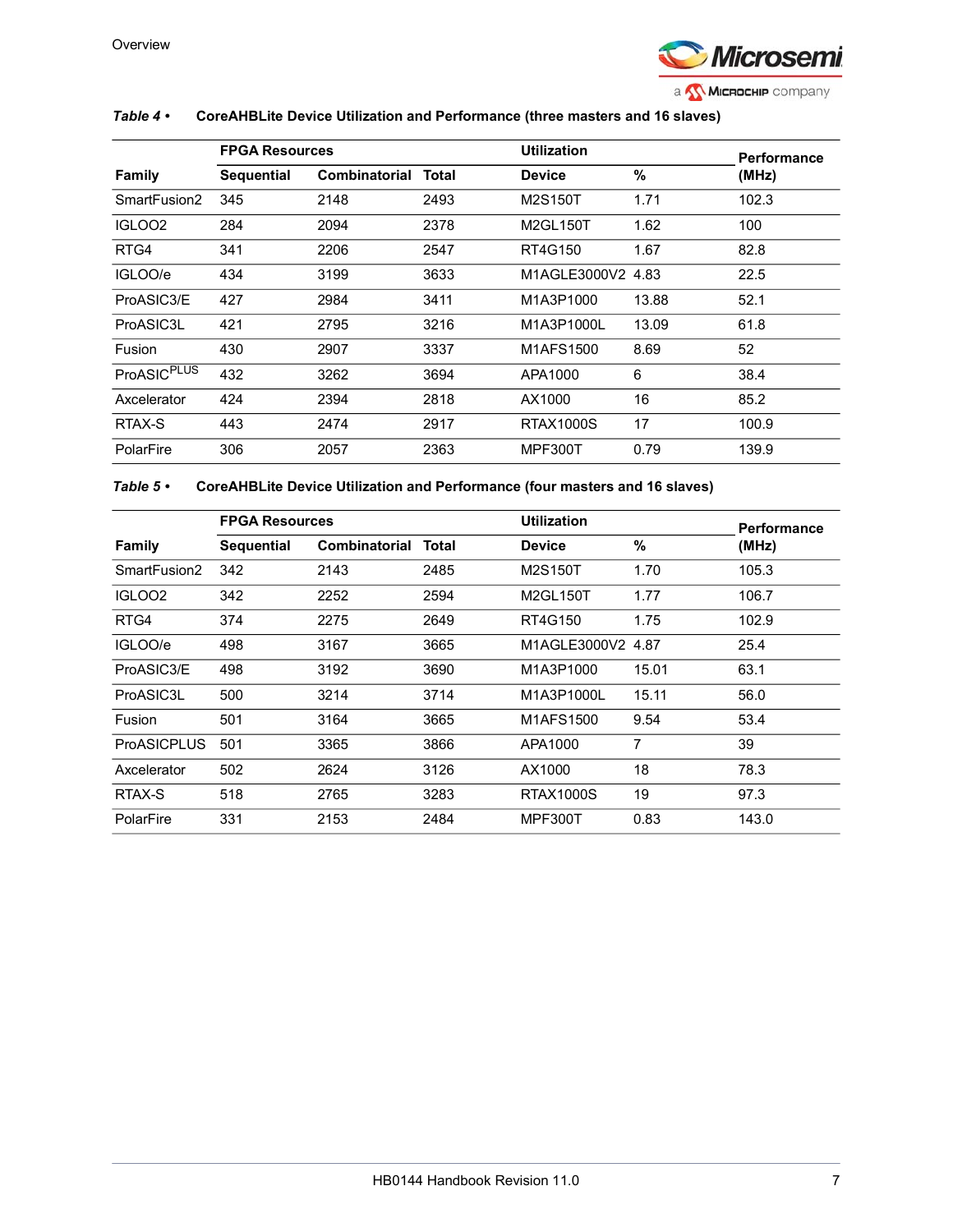

# <span id="page-12-0"></span>**4 Interface Description**

# <span id="page-12-1"></span>**4.1 Configuration Parameters**

<span id="page-12-3"></span>The register transfer level (RTL) code for CoreAHBLite has parameters for configuring the core. While working with the core in the SmartDesign tool, a configuration GUI is used to set the values of these parameters. CoreAHBLite parameters are listed in the following table.

| <b>Parameter Name</b> | <b>Valid Range</b> | <b>Default</b> | <b>Description</b>                                                                                                                                                                                                                                                                                                                                                                                                                                                                                                                                                                                                      |
|-----------------------|--------------------|----------------|-------------------------------------------------------------------------------------------------------------------------------------------------------------------------------------------------------------------------------------------------------------------------------------------------------------------------------------------------------------------------------------------------------------------------------------------------------------------------------------------------------------------------------------------------------------------------------------------------------------------------|
| <b>MEMSPACE</b>       | $0$ to $6$         | $\Omega$       | 0: 16 64 KB slots, reserved space, and 1 huge (2 GB) slot<br>beginning at address 0x80000000<br>1: 4 GB addressable space apportioned into 16 slave slots,<br>each of size 256 MB<br>2: 256 MB addressable space apportioned into 16 slave<br>slots, each of size 16 MB<br>3: 16 MB addressable space apportioned into 16 slave slots,<br>each of size 1 MB<br>4: 1 MB addressable space apportioned into 16 slave slots,<br>each of size 64 KB<br>5: 64 KB addressable space apportioned into 16 slave slots,<br>each of size 4 KB<br>6: 4 KB addressable space apportioned into 16 slave slots,<br>each of size 256 B |
| HADDR SHG CFG         | 0 or 1             | 1              | This parameter is only relevant when MEMSPACE = $0$ .<br>0: HADDR_S16[31] tied low, huge slave address range is<br>0x00000000 - 0x7FFFFFFF from slave perspective.<br>1: HADDR_S16[31] tied high, huge slave address range is<br>0x80000000 - 0xFFFFFFFF from slave perspective.                                                                                                                                                                                                                                                                                                                                        |
| M0_AHBSLOT0ENABLE     | 0 or 1             | $\Omega$       | 0: Disables slave 0 for master 0<br>1: Enables slave 0 for master 0                                                                                                                                                                                                                                                                                                                                                                                                                                                                                                                                                     |
| M0_AHBSLOT1ENABLE     | 0 or 1             | 0              | 0: Disables slave 1 for master 0<br>1: Enables slave 1 for master 0                                                                                                                                                                                                                                                                                                                                                                                                                                                                                                                                                     |
| $\ddotsc$             | $\ldots$           | .              | $\cdot$                                                                                                                                                                                                                                                                                                                                                                                                                                                                                                                                                                                                                 |
| M0 AHBSLOT15ENABLE    | 0 or 1             | 0              | 0: Disables slave 15 for master 0<br>1: Enables slave 15 for master 0                                                                                                                                                                                                                                                                                                                                                                                                                                                                                                                                                   |
| M0_AHBSLOT16ENABLE    | 0 or 1             | 0              | 0: Disables slave 16 for master 0<br>1: Enables slave 16 for master 0 (Slave 16 is the combined<br>region slave or huge slave.)                                                                                                                                                                                                                                                                                                                                                                                                                                                                                         |
| M1_AHBSLOT0ENABLE     | 0 or 1             | 0              | 0: Disables slave 0 for master 1<br>1: Enables slave 0 for master 1                                                                                                                                                                                                                                                                                                                                                                                                                                                                                                                                                     |
| M1_AHBSLOT1ENABLE     | 0 or 1             | 0              | 0: Disables slave 1 for master 1<br>1: Enables slave 1 for master 1                                                                                                                                                                                                                                                                                                                                                                                                                                                                                                                                                     |
| $\cdots$              | $\cdots$           | $\cdots$       | $\ddotsc$                                                                                                                                                                                                                                                                                                                                                                                                                                                                                                                                                                                                               |
| M1 AHBSLOT15ENABLE    | 0 or 1             | $\mathbf{0}$   | 0: Disables slave 15 for master 1<br>1: Enables slave 15 for master 1                                                                                                                                                                                                                                                                                                                                                                                                                                                                                                                                                   |
| M1 AHBSLOT16ENABLE    | 0 or 1             | $\mathbf 0$    | 0: Disables slave 16 for master 1<br>1: Enables slave 16 for master 1<br>(Slave 16 is the combined region slave or huge slave.)                                                                                                                                                                                                                                                                                                                                                                                                                                                                                         |

#### <span id="page-12-2"></span>*Table 6 •* **CoreAHBLite Configuration Parameters**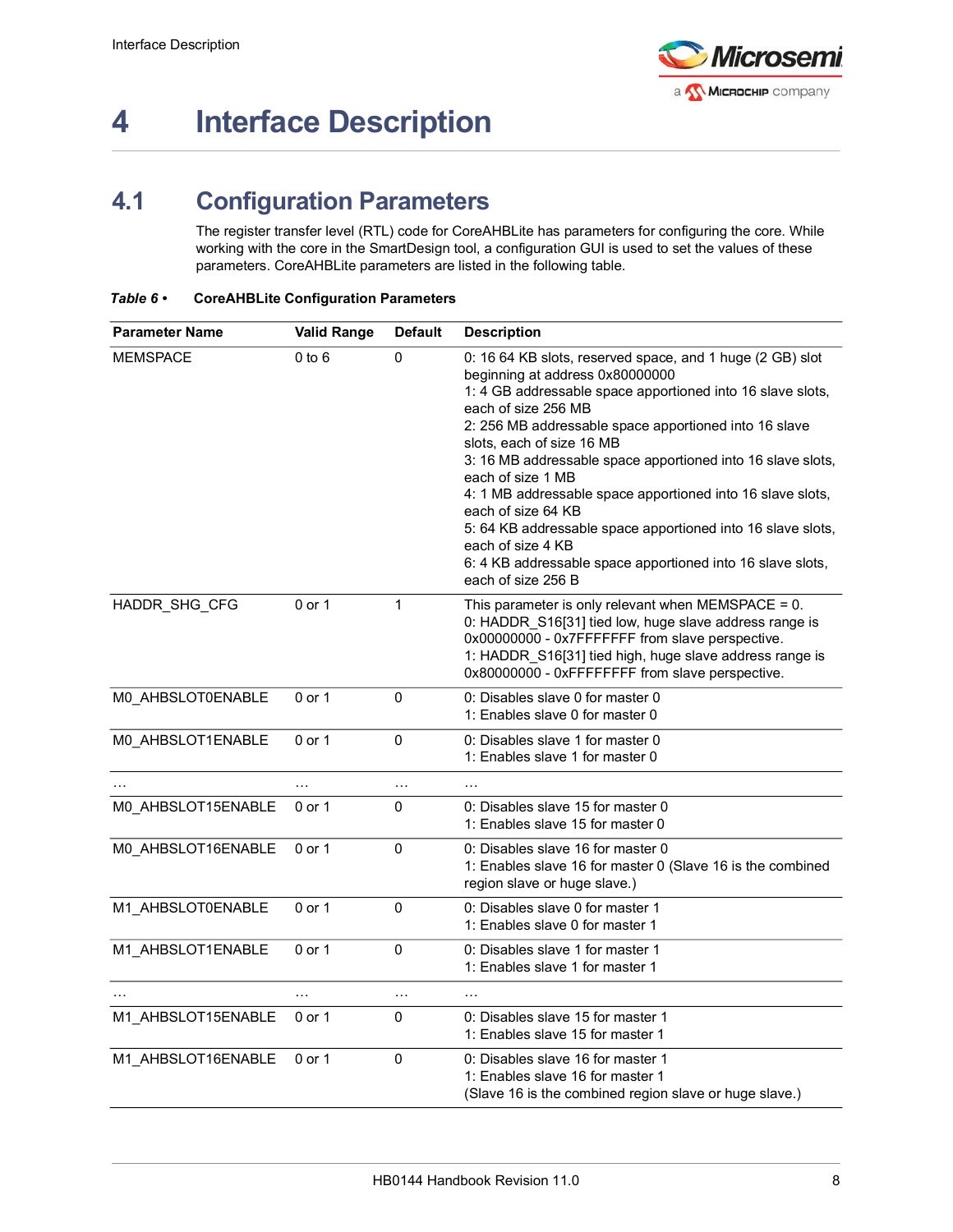

#### *Table 6 •* **CoreAHBLite Configuration Parameters** *(continued)*

| <b>Parameter Name</b> | <b>Valid Range</b> | <b>Default</b> | <b>Description</b>                                                                                                                                                                                                                                                                                                                                                                                                                                |
|-----------------------|--------------------|----------------|---------------------------------------------------------------------------------------------------------------------------------------------------------------------------------------------------------------------------------------------------------------------------------------------------------------------------------------------------------------------------------------------------------------------------------------------------|
| M2_AHBSLOT0ENABLE     | $0$ or $1$         | 0              | 0: Disables slave 0 for master 2<br>1: Enables slave 0 for master 2                                                                                                                                                                                                                                                                                                                                                                               |
| M2 AHBSLOT1ENABLE     | $0$ or $1$         | 0              | 0: Disables slave 1 for master 2<br>1: Enables slave 1 for master 2                                                                                                                                                                                                                                                                                                                                                                               |
|                       | $\cdots$           | $\cdots$       |                                                                                                                                                                                                                                                                                                                                                                                                                                                   |
| M2_AHBSLOT15ENABLE    | 0 or 1             | 0              | 0: Disables slave 15 for master 2<br>1: Enables slave 15 for master 2                                                                                                                                                                                                                                                                                                                                                                             |
| M2_AHBSLOT16ENABLE    | 0 or 1             | 0              | 0: Disables slave 16 for master 2<br>1: Enables slave 16 for master 2<br>(Slave 16 is the combined region slave or huge slave.)                                                                                                                                                                                                                                                                                                                   |
| M3_AHBSLOT0ENABLE     | $0$ or $1$         | 0              | 0: Disables slave 0 for master 3<br>1: Enables slave 0 for master 3                                                                                                                                                                                                                                                                                                                                                                               |
| M3_AHBSLOT1ENABLE     | 0 or 1             | $\mathbf 0$    | 0: Disables slave 1 for master 3<br>1: Enables slave 1 for master 3                                                                                                                                                                                                                                                                                                                                                                               |
| $\cdots$              | $\cdots$           | $\cdots$       | $\ddotsc$                                                                                                                                                                                                                                                                                                                                                                                                                                         |
| M3 AHBSLOT15ENABLE    | 0 or 1             | 0              | 0: Disables slave 15 for master 3<br>1: Enables slave 15 for master 3                                                                                                                                                                                                                                                                                                                                                                             |
| M3_AHBSLOT16ENABLE    | $0$ or $1$         | 0              | 0: Disables slave 16 for master 3<br>1: Enables slave 16 for master 3<br>(Slave 16 is the combined region slave or huge slave.)                                                                                                                                                                                                                                                                                                                   |
| $SC_0$                | 0 or 1             | $\mathbf 0$    | This parameter is only relevant when $MEMSPACE > 0$ .<br>This parameter can be used to assign slave slot 0 to the<br>combined region.<br>0: Slave slot 0 is not assigned to the combined region. Slave<br>interface 0 is available for connection if enabled.<br>1: Slave slot 0 is assigned to the combined region. Slave<br>interface 16 is available for connection if enabled, but slave<br>interface 0 is not available for connection.      |
| $SC_1$                | 0 or 1             | $\Omega$       | This parameter is only relevant when $MEMSPACE > 0$ . This<br>parameter can be used to assign slave slot 1 to the<br>combined region.<br>0: Slave slot 1 is not assigned to the combined region. Slave<br>interface 1 is available for connection if enabled.<br>1: Slave slot 1 is assigned to the combined region. Slave<br>interface 16 is available for connection if enabled, but slave<br>interface 1 is not available for connection.      |
|                       | $\cdots$           | $\ddotsc$      |                                                                                                                                                                                                                                                                                                                                                                                                                                                   |
| $SC_{15}$             | 0 or 1             | 0              | This parameter is only relevant when MEMSPACE $> 0$ .<br>This parameter can be used to assign slave slot 15 to the<br>combined region.<br>0: Slave slot 15 is not assigned to the combined region.<br>Slave interface 15 is available for connection if enabled.<br>1: Slave slot 15 is assigned to the combined region. Slave<br>interface 16 is available for connection if enabled, but slave<br>interface 15 is not available for connection. |
| MASTER0_INTERFACE     | 0 or 1             | 1              | 0 : Enables Slave Interface for master 0<br>1: Enables Mirrored master interface for master0                                                                                                                                                                                                                                                                                                                                                      |
|                       | $\cdots$           | $\ddotsc$      | $\cdots$                                                                                                                                                                                                                                                                                                                                                                                                                                          |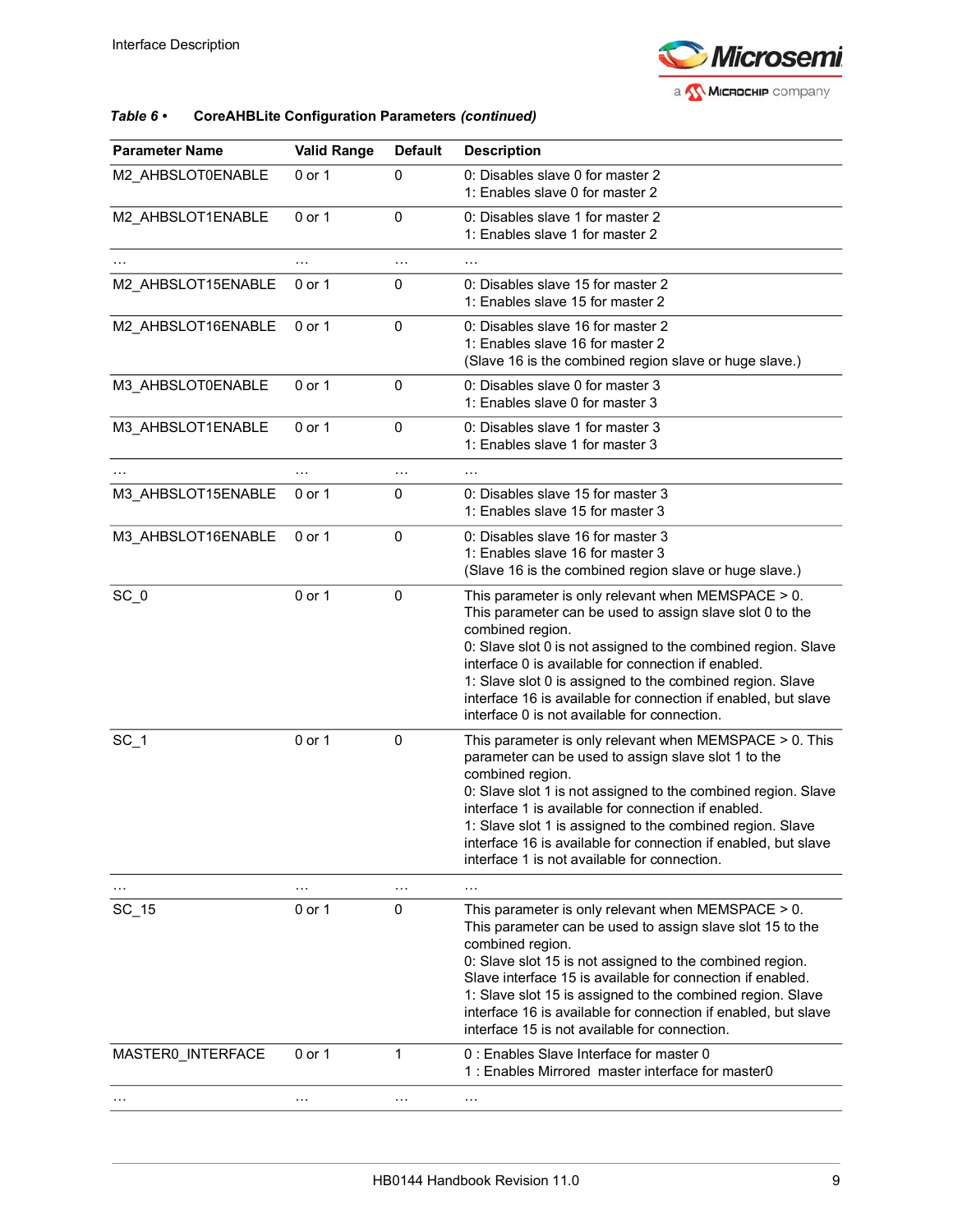

| Table $6 \cdot$ | <b>CoreAHBLite Configuration Parameters (continued)</b> |  |
|-----------------|---------------------------------------------------------|--|
|-----------------|---------------------------------------------------------|--|

| <b>Parameter Name</b> | <b>Valid Range</b> | <b>Default</b> | <b>Description</b>                                                                            |
|-----------------------|--------------------|----------------|-----------------------------------------------------------------------------------------------|
| MASTER3 INTERFACE     | 0 or 1             |                | 0 : Fnables Slave Interface for master 3<br>1: Enables Mirrored master interface for master3  |
| SLAVE0 INTERFACE      | 0 or 1             |                | 0: Enables Master interface for slave 0<br>1: Enables Mirrored slave interface for master 0   |
| SLAVE1 INTERFACE      | $0$ or 1           |                | 0: Enables Master interface for slave 1<br>1: Enables Mirrored slave interface for master 1   |
| $\cdots$              | .                  | $\cdots$       | .                                                                                             |
| SLAVE16 INTERFACE     | $0$ or 1           |                | 0: Enables Master interface for slave 16<br>1: Enables Mirrored slave interface for master 16 |

# <span id="page-14-0"></span>**4.2 Ports**

The following table lists the ports present on CoreAHBLite.

### <span id="page-14-1"></span>*Table 7 •* **CoreAHBLite Ports 1**

| <b>Port Name</b>     | <b>Type</b> | <b>Description</b>                                                                                                                                                                                                                                                                         |
|----------------------|-------------|--------------------------------------------------------------------------------------------------------------------------------------------------------------------------------------------------------------------------------------------------------------------------------------------|
| <b>HRESETN</b>       | Input       | AHB-Lite reset active low asynchronous reset.                                                                                                                                                                                                                                              |
| <b>HCLK</b>          | Input       | AHB-Lite clock signal. All AHB-Lite interface signals are synchronous to the rising<br>edge of this clock.                                                                                                                                                                                 |
| HADDR_M0[31:0]       | Input       | AHB-Lite address bus for master 0.                                                                                                                                                                                                                                                         |
| HMASTLOCK M0         | Input       | AHB-Lite locked sequence indication for master 0.                                                                                                                                                                                                                                          |
| <b>HSIZE M0[2:0]</b> | Input       | AHB-Lite transfer size for master 0. Indicates the size of the transfer. Only byte,<br>half-word, and word transactions are supported.                                                                                                                                                     |
| HTRANS M0[1:0]       | Input       | AHB-Lite transfer type for master 0. Indicates the type of the current transfer:<br>$00:$ Idle<br>01: Busy<br>10: Non-sequential<br>11: Sequential                                                                                                                                         |
| HWRITE M0            | Input       | AHB-Lite write indication for master 0. High for a write, Low for a read.                                                                                                                                                                                                                  |
| HWDATA M0[31:0]      | Input       | AHB-Lite write data for master 0.                                                                                                                                                                                                                                                          |
| HBURST_M0[2:0]       | Input       | AHB-Lite burst type for master 0. Indicates if the transfer forms part of a burst.                                                                                                                                                                                                         |
| HPROT M0[3:0]        | Input       | AHB-Lite protection control for master 0. The protection control signals provide<br>additional information about a bus access and are primarily intended for use by a<br>module that wishes to implement some level of protection. These signals are not<br>passed to the slave interface. |
| HRESP_M0[1:0]        | Output      | AHB-Lite transfer response for master 0:<br>00: Okay<br>01: Error<br>10: Retry<br>11: Split HRESP_M0[1] is tied low internally.<br>HRESP_M0[0] = 0 indicates an Okay response and HRESP_M0[0] = 1 indicates an<br>Error response.                                                          |
| HRDATA_M0[31:0]      | Output      | AHB-Lite read data for master 0.                                                                                                                                                                                                                                                           |
| HREADY_M0            | Output      | AHB-Lite ready signal for master 0. When asserted, this signal indicates that a<br>transfer has finished on the bus. This signal may be driven low to extend a transfer.                                                                                                                   |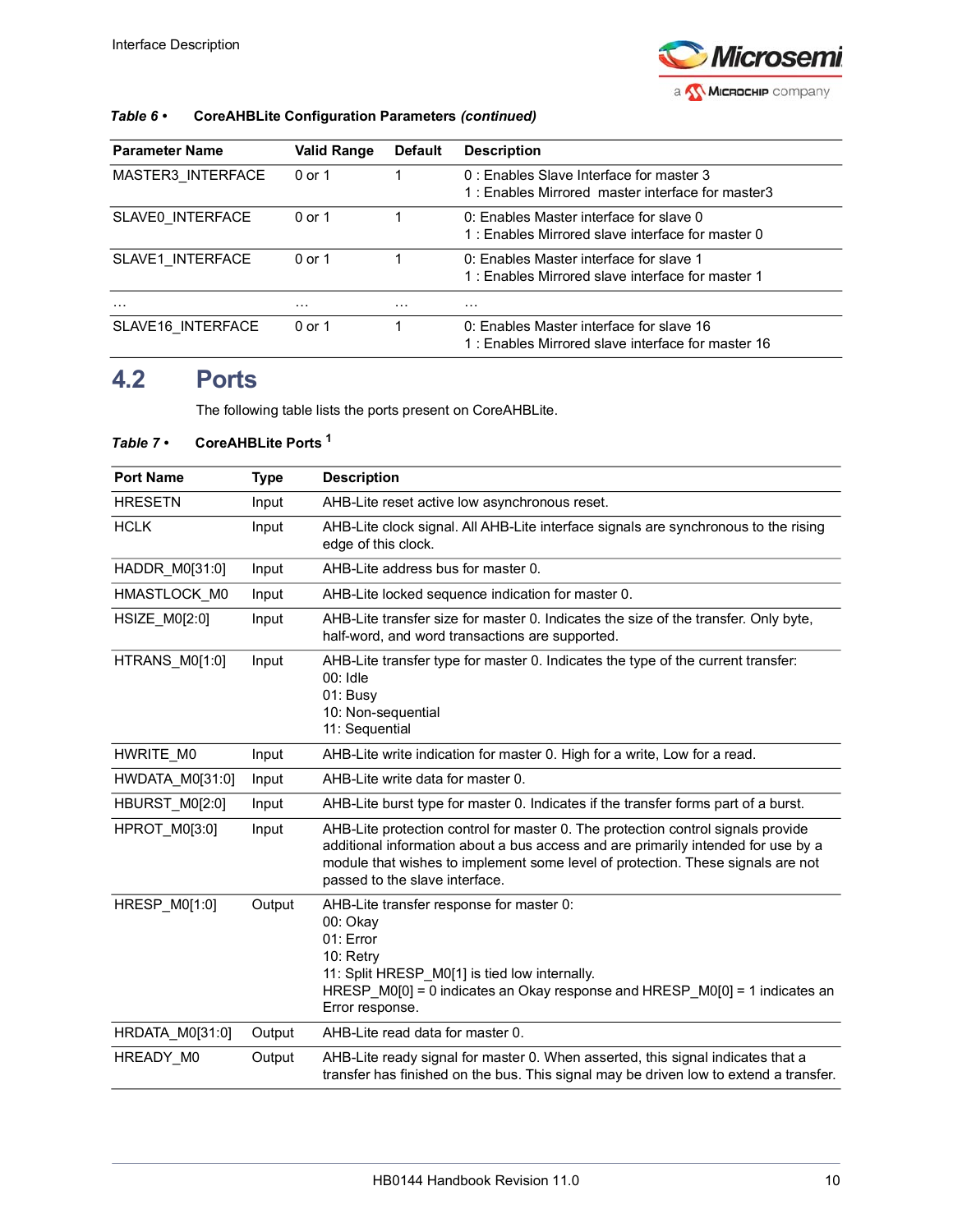

### *Table 7 •* **CoreAHBLite Ports 1**

| <b>Port Name</b>      | <b>Type</b> | <b>Description</b>                                                                                                                                                                                                                                                                         |
|-----------------------|-------------|--------------------------------------------------------------------------------------------------------------------------------------------------------------------------------------------------------------------------------------------------------------------------------------------|
| REMAP_M0              | Input       | Remap signal for master 0. When this signal is High, slots 0 and 1 are swapped<br>over in the memory space from the viewpoint of master 0.                                                                                                                                                 |
| HADDR_M1[31:0]        | Input       | AHB-Lite address bus for master 1.                                                                                                                                                                                                                                                         |
| HMASTLOCK_M1          | Input       | AHB-Lite locked sequence indication for master 1.                                                                                                                                                                                                                                          |
| HSIZE_M1[2:0]         | Input       | AHB-Lite transfer size for master 1. Indicates the size of the transfer. Only byte,<br>half-word, and word transactions are supported.                                                                                                                                                     |
| HTRANS_M1[1:0]        | Input       | AHB-Lite transfer type for master 1. Indicates the type of the current transfer:<br>00: Idle<br>01: Busy<br>10: Non-sequential<br>11: Sequential                                                                                                                                           |
| HWRITE_M1             | Input       | AHB-Lite write indication for master 1. High for a write, Low for a read.                                                                                                                                                                                                                  |
| HWDATA_M1[31:0]       | Input       | AHB-Lite write data for master 1.                                                                                                                                                                                                                                                          |
| <b>HBURST_M1[2:0]</b> | Input       | AHB-Lite burst type for master 1. Indicates if the transfer forms part of a burst.                                                                                                                                                                                                         |
| HPROT_M1[3:0]         | Input       | AHB-Lite protection control for master 1. The protection control signals provide<br>additional information about a bus access and are primarily intended for use by a<br>module that wishes to implement some level of protection. These signals are not<br>passed to the slave interface. |
| HRESP_M1[1:0]         | Output      | AHB-Lite transfer response for master 1:<br>00: Okay<br>01: Error<br>10: Retry<br>11: Split HRESP_M1[1] is tied low internally.<br>HRESP_M1[0] = 0 indicates an Okay response and HRESP_M1[0] = 1 indicates an<br>Error response.                                                          |
| HRDATA_M1[31:0]       | Output      | AHB-Lite read data for master 1.                                                                                                                                                                                                                                                           |
| HREADY_M1             | Output      | AHB-Lite ready signal for master 1. When asserted, this signal indicates that a<br>transfer has finished on the bus. This signal may be driven low to extend a transfer.                                                                                                                   |
| HADDR M2[31:0]        | Input       | AHB-Lite address bus for master 2.                                                                                                                                                                                                                                                         |
| HMASTLOCK_M2          | Input       | AHB-Lite locked sequence indication for master 2.                                                                                                                                                                                                                                          |
| HSIZE_M2[2:0]         | Input       | AHB-Lite transfer size for master 2. Indicates the size of the transfer. Only byte,<br>half-word and word transactions are supported.                                                                                                                                                      |
| HTRANS_M2[1:0]        | Input       | AHB-Lite transfer type for master 2. Indicates the type of the current transfer:<br>00: Idle<br>01: Busy<br>10: Non-sequential<br>11: Sequential                                                                                                                                           |
| HWRITE M2             | Input       | AHB-Lite write indication for master 2. High for a write, Low for a read.                                                                                                                                                                                                                  |
| HWDATA_M2[31:0]       | Input       | AHB-Lite write data for master 2.                                                                                                                                                                                                                                                          |
| HBURST_M2[2:0]        | Input       | AHB-Lite burst type for master 2. Indicates if the transfer forms part of a burst.                                                                                                                                                                                                         |
| HPROT_M2[3:0]         | Input       | AHB-Lite protection control for master 2. The protection control signals provide<br>additional information on a bus access and are primarily intended for use by a<br>module that wishes to implement some level of protection. These signals are not<br>passed to the slave interface.    |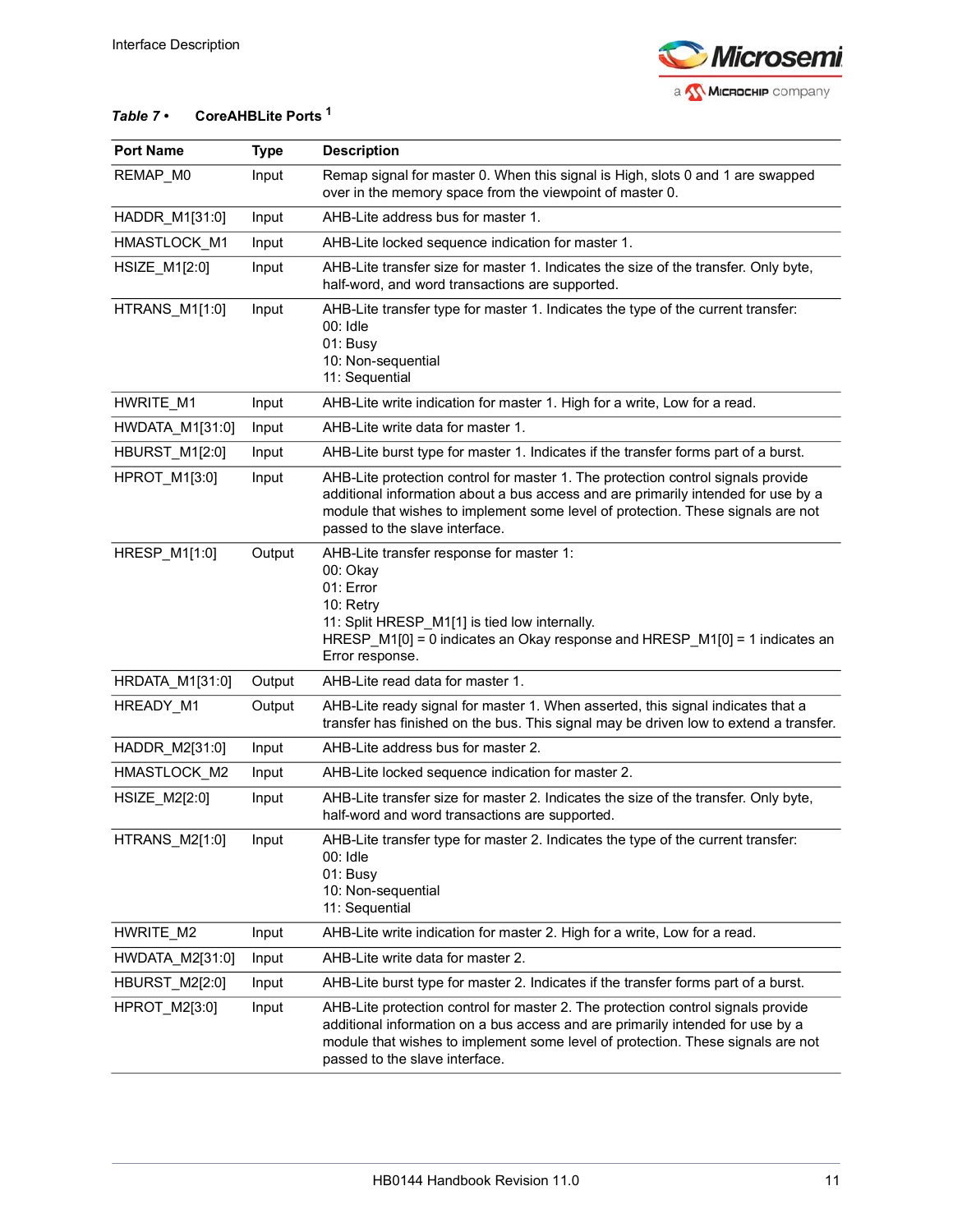

### *Table 7 •* **CoreAHBLite Ports 1**

| <b>Port Name</b> | <b>Type</b> | <b>Description</b>                                                                                                                                                                                                                                                                         |
|------------------|-------------|--------------------------------------------------------------------------------------------------------------------------------------------------------------------------------------------------------------------------------------------------------------------------------------------|
| HRESP_M2[1:0]    | Output      | AHB-Lite transfer response for master 2:<br>00: Okay<br>01: Error<br>10: Retry<br>11: Split HRESP_M0[1] is tied low internally.<br>HRESP_M0[0] = 0 indicates an Okay response and HRESP_M0[0] = 1 indicates an<br>Error response.                                                          |
| HRDATA_M2[31:0]  | Output      | AHB-Lite read data for master 2.                                                                                                                                                                                                                                                           |
| HREADY_M2        | Output      | AHB-Lite ready signal for master 2. When asserted, this signal indicates that a<br>transfer has finished on the bus. This signal may be driven Low to extend a transfer.                                                                                                                   |
| HADDR_M3[31:0]   | Input       | AHB-Lite address bus for master 3.                                                                                                                                                                                                                                                         |
| HMASTLOCK_M3     | Input       | AHB-Lite locked sequence indication for master 3.                                                                                                                                                                                                                                          |
| HSIZE_M3[2:0]    | Input       | AHB-Lite transfer size for master 3. Indicates the size of the transfer. Only byte,<br>half-word and word transactions are supported.                                                                                                                                                      |
| HTRANS_M3[1:0]   | Input       | AHB-Lite transfer type for master 3. Indicates the type of the current transfer:<br>$00:$ Idle<br>01: Busy<br>10: Non-sequential<br>11: Sequential                                                                                                                                         |
| HWRITE_M3        | Input       | AHB-Lite write indication for master 3. High for a write, Low for a read.                                                                                                                                                                                                                  |
| HWDATA_M3[31:0]  | Input       | AHB-Lite write data for master 3.                                                                                                                                                                                                                                                          |
| HBURST_M3[2:0]   | Input       | AHB-Lite burst type for master 3. Indicates if the transfer forms part of a burst.                                                                                                                                                                                                         |
| HPROT_M3[3:0]    | Input       | AHB-Lite protection control for master 3. The protection control signals provide<br>additional information about a bus access and are primarily intended for use by a<br>module that wishes to implement some level of protection. These signals are not<br>passed to the slave interface. |
| HRESP_M3[1:0]    | Output      | AHB-Lite transfer response for master 3:<br>00: Okay<br>01: Error<br>10: Retry<br>11: Split HRESP_M0[1] is tied low internally.<br>HRESP_M0[0] = 0 indicates an Okay response and HRESP_M0[0] = 1 indicates an<br>Error response.                                                          |
| HRDATA_M3[31:0]  | Output      | AHB-Lite read data for master 3.                                                                                                                                                                                                                                                           |
| HREADY_M3        | Output      | AHB-Lite ready signal for master 3. When asserted, this signal indicates that a<br>transfer has finished on the bus. This signal may be driven low to extend a transfer.                                                                                                                   |
| HRDATA_S0[31:0]  | Input       | AHB-Lite read data from slave 0.                                                                                                                                                                                                                                                           |
| HREADYOUT_S0     | Input       | AHB-Lite ready signal from slave 0.                                                                                                                                                                                                                                                        |
| HRESP_S0[1:0]    | Input       | AHB-Lite transfer response from slave 0.                                                                                                                                                                                                                                                   |
| HSEL_S0          | Output      | AHB-Lite slave 0 select.                                                                                                                                                                                                                                                                   |
| HADDR_S0[31:0]   | Output      | AHB-Lite address bus for slave 0.                                                                                                                                                                                                                                                          |
| HSIZE_S0[2:0]    | Output      | AHB-Lite transfer size for slave 0.                                                                                                                                                                                                                                                        |
| HTRANS_S0[1:0]   | Output      | AHB-Lite transfer type for slave 0.                                                                                                                                                                                                                                                        |
| HWRITE_S0        | Output      | AHB-Lite write indication for slave 0.                                                                                                                                                                                                                                                     |
| HWDATA_S0[31:0]  | Output      | AHB-Lite write data for slave 0.                                                                                                                                                                                                                                                           |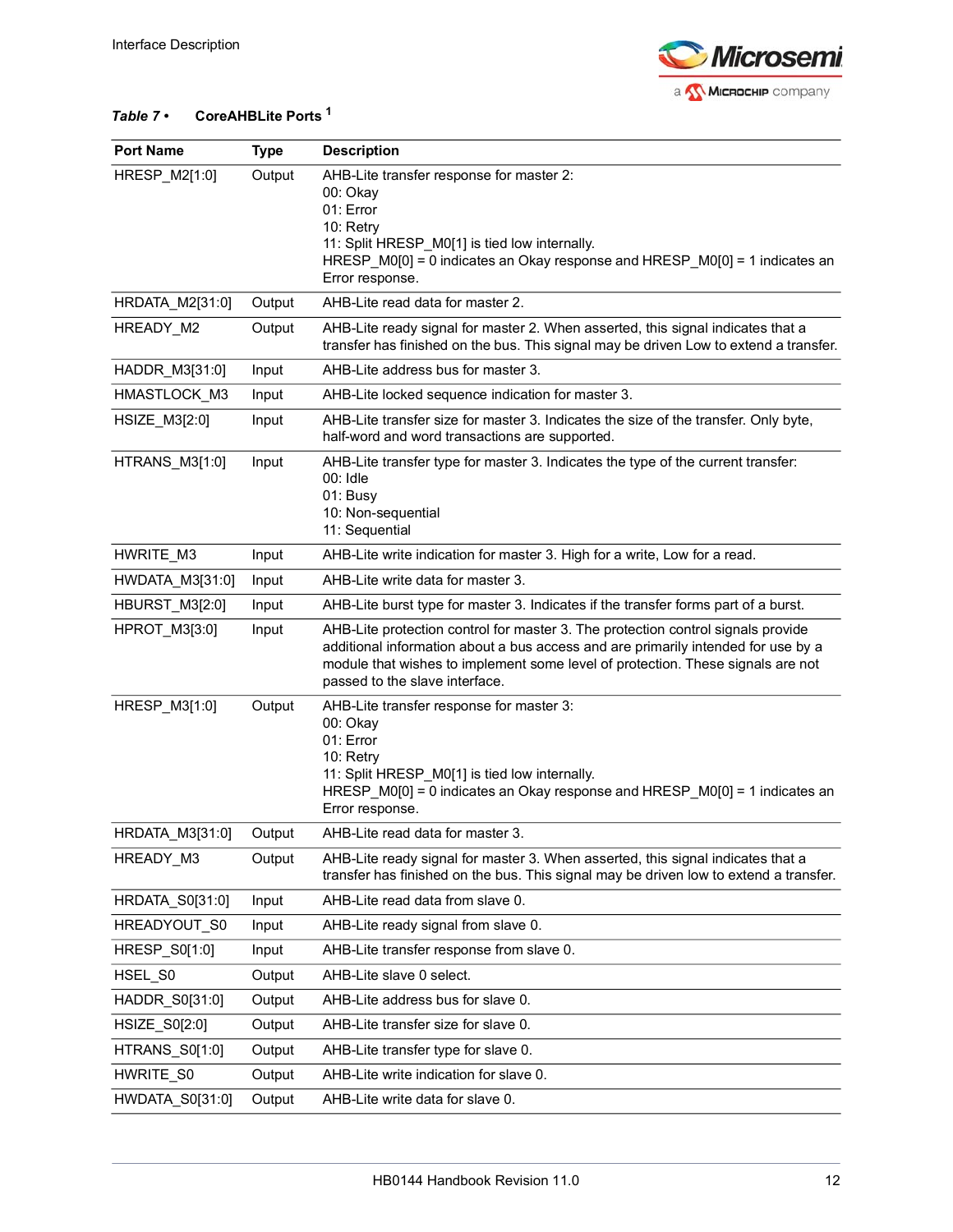

### *Table 7 •* **CoreAHBLite Ports 1**

| <b>Port Name</b> | <b>Type</b> | <b>Description</b>                                                                                |
|------------------|-------------|---------------------------------------------------------------------------------------------------|
| HMASTLOCK_S0     | Output      | AHB-Lite master locked sequence indication for slave 0.                                           |
| HREADY_S0        | Output      | AHB-Lite ready signal to slave 0.                                                                 |
| HBURST S0[2:0]   | Output      | AHB-Lite burst type indication to slave 0.                                                        |
| HPROT_S0[3:0]    | Output      | AHB-Lite protection control to slave 0.                                                           |
|                  | $\cdots$    | $\ldots$                                                                                          |
| HRDATA_S15[31:0] | Input       | AHB-Lite read data from slave 15.                                                                 |
| HREADYOUT_S15    | Input       | AHB-Lite ready signal from slave 15.                                                              |
| HRESP_S15[1:0]   | Input       | AHB-Lite transfer response from slave 15.                                                         |
| HSEL_S15         | Output      | AHB-Lite slave 15 select.                                                                         |
| HADDR_S15[31:0]  | Output      | AHB-Lite address bus for slave 15.                                                                |
| HSIZE_S15[2:0]   | Output      | AHB-Lite transfer size for slave 15.                                                              |
| HTRANS_S15[1:0]  | Output      | AHB-Lite transfer type for slave 15.                                                              |
| HWRITE S15       | Output      | AHB-Lite write indication for slave 15.                                                           |
| HWDATA_S15[31:0] | Output      | AHB-Lite write data for slave 15.                                                                 |
| HMASTLOCK S15    | Output      | AHB-Lite master locked sequence indication for slave 15.                                          |
| HREADY_S15       | Output      | AHB-Lite ready signal to slave 15.                                                                |
| HBURST_S15[2:0]  | Output      | AHB-Lite burst type indication to slave 15.                                                       |
| HPROT_S15[3:0]   | Output      | AHB-Lite protection control to slave 15.                                                          |
| HRDATA_S16[31:0] | Input       | AHB-Lite read data from slave 16 (combined region slave or huge slave).                           |
| HREADYOUT_S16    | Input       | AHB-Lite ready signal from slave 16 (combined region slave or huge slave).                        |
| HRESP_S16[1:0]   | Input       | AHB-Lite transfer response from slave 16 (combined region slave or huge slave).                   |
| HSEL_S16         | Output      | AHB-Lite select for slave 16 (combined region slave or huge slave).                               |
| HADDR_S16[31:0]  | Output      | AHB-Lite address bus for slave 16 (combined region slave or huge slave).                          |
| HSIZE_S16[2:0]   | Output      | AHB-Lite transfer size for slave 16 (combined region slave or huge slave).                        |
| HTRANS_S16[1:0]  | Output      | AHB-Lite transfer type for slave 16 (combined region slave or huge slave).                        |
| HWRITE_S16       | Output      | AHB-Lite write indication for slave 16 (combined region slave or huge slave).                     |
| HWDATA_S16[31:0] | Output      | AHB-Lite write data for slave 16 (combined region slave or huge slave).                           |
| HMASTLOCK_S16    | Output      | AHB-Lite master locked sequence indication for slave 16 (combined region slave or<br>huge slave). |
| HREADY_S16       | Output      | AHB-Lite ready signal to slave 16 (combined region slave or huge slave).                          |
| HBURST_S16[2:0]  | Output      | AHB-Lite burst type indication to slave 16 (combined region slave or huge slave).                 |
| HPROT_S16[3:0]   | Output      | AHB-Lite protection control to slave 16 (combined region slave or huge slave).                    |

1. All signals in this table are active high unless otherwise stated.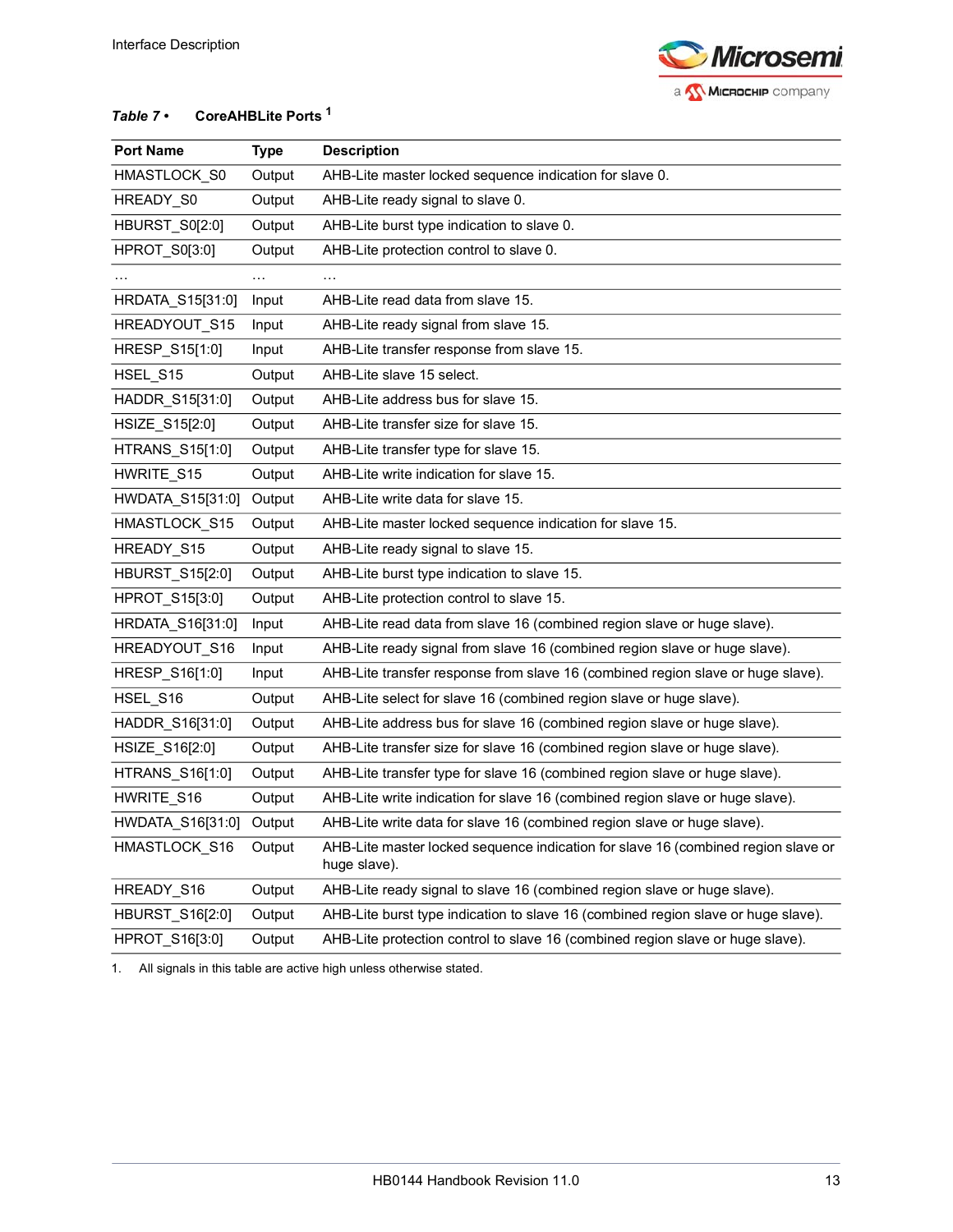

# <span id="page-18-0"></span>**5 Tool Flows**

# <span id="page-18-1"></span>**5.1 Licensing**

No license is required to use this core.

### <span id="page-18-2"></span>**5.1.1 RTL**

Complete RTL source code is provided for the core and testbench.

# <span id="page-18-3"></span>**5.2 SmartDesign**

CoreAHBLite is available through the Libero SoC IP Catalog. Download it from a remote web-based repository and install into your local vault to make it ready to use. Once installed in the Libero software, you can instantiate, configure, connect, and generate the core using the SmartDesign tool.

#### <span id="page-18-4"></span>*Figure 3 •* **SmartDesign CoreAHBLite Instance View**

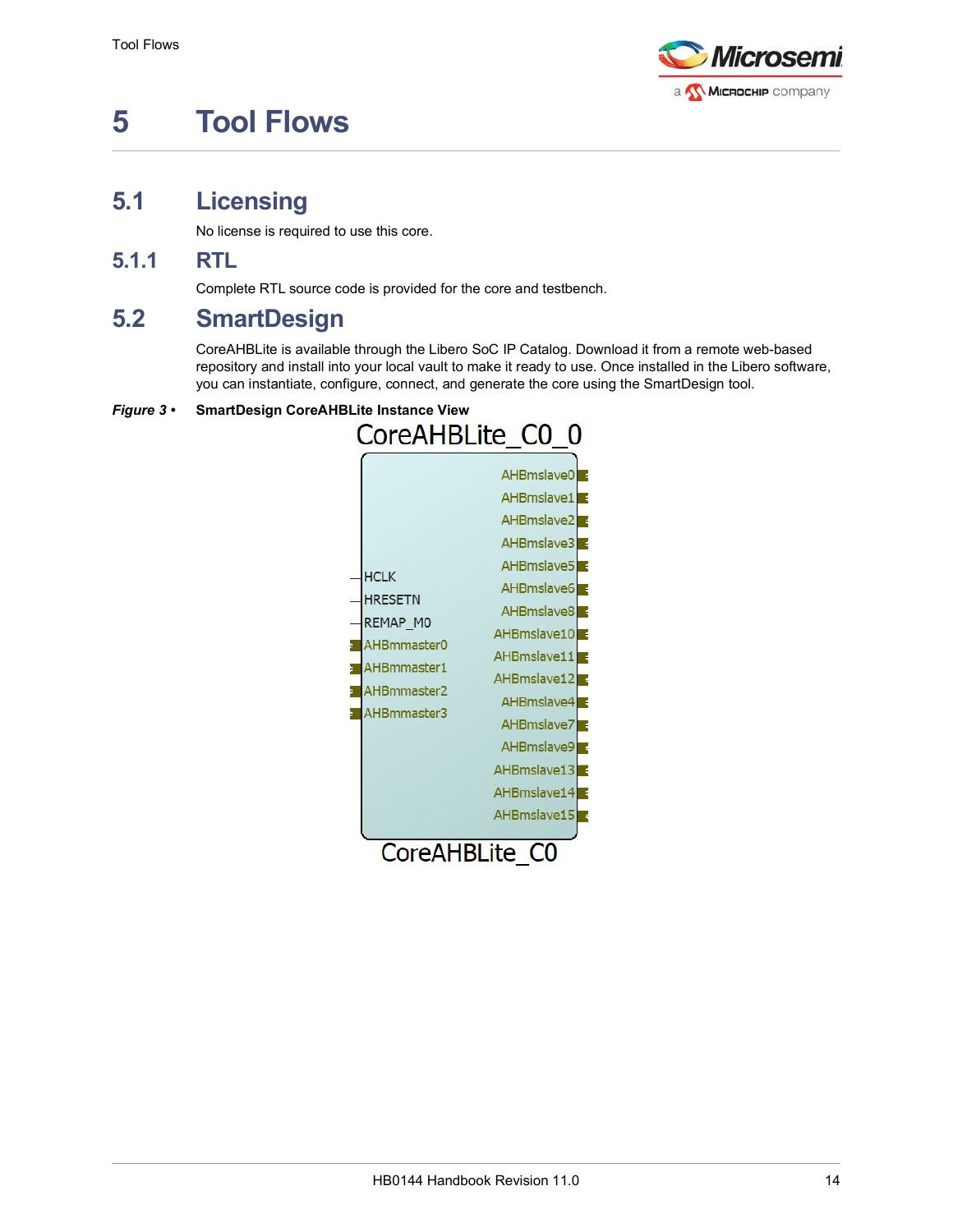

# <span id="page-19-0"></span>**5.2.1 Configuring CoreAHBLite in SmartDesign**

The CoreAHBLite configuration GUI takes up a large amount of screen area when it is sized to show all configuration options. The following figure shows the configuration GUI.

<span id="page-19-1"></span>*Figure 4 •* **CoreAHBLite Configuration GUI**

| <b>CoreAHBLite Configurator</b><br>Microsemi:DirectCore:CoreAHBLite:<br>Configuration<br><b>Interface Configuration</b><br>Memory space<br>4GB addressable space apportioned into 16 slave slots, each of size 256MB<br>$\blacktriangledown$<br>Memory space:<br>Address range seen by slave connected to huge (2GB) slot interface: C 0x00000000 - 0x7FFFFFFF<br>C 0x80000000 - 0xFFFFFFFF<br>Allocate memory space to combined region slave<br>Slot 1: $\Gamma$<br>Slot 0: $\Gamma$<br>Slot 2: $\Gamma$<br>Slot 3: $\Gamma$<br>Slot 6: $\Gamma$<br>Slot 4: $\Gamma$<br>Slot 5: $\Gamma$<br>Slot 7: $\Gamma$<br>Slot 8: $\Gamma$<br>Slot 9: $\Gamma$<br>Slot 10: $\Gamma$<br>Slot 11: $\Gamma$<br>Slot 12: $\Gamma$<br>Slot 13: $\Box$<br>Slot 14: $\Gamma$<br>Slot 15: $\Gamma$<br>Enable Master access<br>$\overline{\mathbf{v}}$<br>П.<br>$\Box$<br>П<br>MO can access slot 0:<br>M1 can access slot 0:<br>M2 can access slot 0:<br>M3 can access slot 0:<br>$\overline{\mathbf{v}}$<br>П.<br>П.<br>П<br>M2 can access slot 1:<br>M0 can access slot 1:<br>M1 can access slot 1:<br>M3 can access slot 1:<br>$\overline{\mathbf{v}}$<br>П.<br>П.<br>г<br>M0 can access slot 2:<br>M1 can access slot 2:<br>M2 can access slot 2:<br>M3 can access slot 2:<br>$\overline{\mathbf{v}}$<br>$\overline{\mathbf{v}}$<br>П.<br>$\Box$<br>M0 can access slot 3:<br>M1 can access slot 3:<br>M2 can access slot 3:<br>M3 can access slot 3:<br>П.<br>П.<br>$\overline{\mathbf{v}}$<br>г<br>M0 can access slot 4:<br>M1 can access slot 4:<br>M2 can access slot 4:<br>M3 can access slot 4:<br>п<br>$\overline{\mathbf{v}}$<br>г<br>M1 can access slot 5:<br>M2 can access slot 5:<br>г<br>M3 can access slot 5:<br>MO can access slot 5:<br>$\Box$<br>$\overline{\mathbf{v}}$<br>П.<br>П<br>M0 can access slot 6:<br>M1 can access slot 6:<br>M2 can access slot 6:<br>M3 can access slot 6:<br>$\overline{\mathbf{v}}$<br>г.<br>г.<br>M3 can access slot 7:<br>$\Box$<br>M0 can access slot 7:<br>M1 can access slot 7:<br>M2 can access slot 7:<br>$\overline{\mathbf{v}}$<br>П.<br>$\overline{\mathbf{v}}$<br>П<br>M0 can access slot 8:<br>M1 can access slot 8:<br>M2 can access slot 8:<br>M3 can access slot 8:<br>$\overline{\mathbf{v}}$<br>$\overline{\mathbf{v}}$<br>П.<br>г<br>M0 can access slot 9:<br>M1 can access slot 9:<br>M2 can access slot 9:<br>M3 can access slot 9:<br>$\overline{\mathbf{v}}$<br>г.<br>$\overline{\mathbf{v}}$<br>г<br>MO can access slot 10:<br>M1 can access slot 10:<br>M2 can access slot 10:<br>M3 can access slot 10:<br>$\overline{\mathbf{v}}$<br>П.<br>$\overline{\mathbf{v}}$<br>M0 can access slot 11:<br>M1 can access slot 11:<br>M2 can access slot 11:<br>M3 can access slot 11:<br>⊽<br>$\overline{\mathbf{v}}$<br>$\overline{\mathbf{v}}$<br>П<br>$\overline{\mathbf{v}}$<br>M0 can access slot 12:<br>M1 can access slot 12:<br>M2 can access slot 12:<br>M3 can access slot 12:<br>OK<br>Cancel<br>Help | Configurator |  |  |  | □<br>$\times$ |
|------------------------------------------------------------------------------------------------------------------------------------------------------------------------------------------------------------------------------------------------------------------------------------------------------------------------------------------------------------------------------------------------------------------------------------------------------------------------------------------------------------------------------------------------------------------------------------------------------------------------------------------------------------------------------------------------------------------------------------------------------------------------------------------------------------------------------------------------------------------------------------------------------------------------------------------------------------------------------------------------------------------------------------------------------------------------------------------------------------------------------------------------------------------------------------------------------------------------------------------------------------------------------------------------------------------------------------------------------------------------------------------------------------------------------------------------------------------------------------------------------------------------------------------------------------------------------------------------------------------------------------------------------------------------------------------------------------------------------------------------------------------------------------------------------------------------------------------------------------------------------------------------------------------------------------------------------------------------------------------------------------------------------------------------------------------------------------------------------------------------------------------------------------------------------------------------------------------------------------------------------------------------------------------------------------------------------------------------------------------------------------------------------------------------------------------------------------------------------------------------------------------------------------------------------------------------------------------------------------------------------------------------------------------------------------------------------------------------------------------------------------------------------------------------------------------------------------------------------------------------------------------------------------------------------------------------------------------|--------------|--|--|--|---------------|
|                                                                                                                                                                                                                                                                                                                                                                                                                                                                                                                                                                                                                                                                                                                                                                                                                                                                                                                                                                                                                                                                                                                                                                                                                                                                                                                                                                                                                                                                                                                                                                                                                                                                                                                                                                                                                                                                                                                                                                                                                                                                                                                                                                                                                                                                                                                                                                                                                                                                                                                                                                                                                                                                                                                                                                                                                                                                                                                                                                  |              |  |  |  |               |
|                                                                                                                                                                                                                                                                                                                                                                                                                                                                                                                                                                                                                                                                                                                                                                                                                                                                                                                                                                                                                                                                                                                                                                                                                                                                                                                                                                                                                                                                                                                                                                                                                                                                                                                                                                                                                                                                                                                                                                                                                                                                                                                                                                                                                                                                                                                                                                                                                                                                                                                                                                                                                                                                                                                                                                                                                                                                                                                                                                  |              |  |  |  |               |
|                                                                                                                                                                                                                                                                                                                                                                                                                                                                                                                                                                                                                                                                                                                                                                                                                                                                                                                                                                                                                                                                                                                                                                                                                                                                                                                                                                                                                                                                                                                                                                                                                                                                                                                                                                                                                                                                                                                                                                                                                                                                                                                                                                                                                                                                                                                                                                                                                                                                                                                                                                                                                                                                                                                                                                                                                                                                                                                                                                  |              |  |  |  |               |
|                                                                                                                                                                                                                                                                                                                                                                                                                                                                                                                                                                                                                                                                                                                                                                                                                                                                                                                                                                                                                                                                                                                                                                                                                                                                                                                                                                                                                                                                                                                                                                                                                                                                                                                                                                                                                                                                                                                                                                                                                                                                                                                                                                                                                                                                                                                                                                                                                                                                                                                                                                                                                                                                                                                                                                                                                                                                                                                                                                  |              |  |  |  |               |
|                                                                                                                                                                                                                                                                                                                                                                                                                                                                                                                                                                                                                                                                                                                                                                                                                                                                                                                                                                                                                                                                                                                                                                                                                                                                                                                                                                                                                                                                                                                                                                                                                                                                                                                                                                                                                                                                                                                                                                                                                                                                                                                                                                                                                                                                                                                                                                                                                                                                                                                                                                                                                                                                                                                                                                                                                                                                                                                                                                  |              |  |  |  |               |
|                                                                                                                                                                                                                                                                                                                                                                                                                                                                                                                                                                                                                                                                                                                                                                                                                                                                                                                                                                                                                                                                                                                                                                                                                                                                                                                                                                                                                                                                                                                                                                                                                                                                                                                                                                                                                                                                                                                                                                                                                                                                                                                                                                                                                                                                                                                                                                                                                                                                                                                                                                                                                                                                                                                                                                                                                                                                                                                                                                  |              |  |  |  |               |
|                                                                                                                                                                                                                                                                                                                                                                                                                                                                                                                                                                                                                                                                                                                                                                                                                                                                                                                                                                                                                                                                                                                                                                                                                                                                                                                                                                                                                                                                                                                                                                                                                                                                                                                                                                                                                                                                                                                                                                                                                                                                                                                                                                                                                                                                                                                                                                                                                                                                                                                                                                                                                                                                                                                                                                                                                                                                                                                                                                  |              |  |  |  |               |
|                                                                                                                                                                                                                                                                                                                                                                                                                                                                                                                                                                                                                                                                                                                                                                                                                                                                                                                                                                                                                                                                                                                                                                                                                                                                                                                                                                                                                                                                                                                                                                                                                                                                                                                                                                                                                                                                                                                                                                                                                                                                                                                                                                                                                                                                                                                                                                                                                                                                                                                                                                                                                                                                                                                                                                                                                                                                                                                                                                  |              |  |  |  |               |
|                                                                                                                                                                                                                                                                                                                                                                                                                                                                                                                                                                                                                                                                                                                                                                                                                                                                                                                                                                                                                                                                                                                                                                                                                                                                                                                                                                                                                                                                                                                                                                                                                                                                                                                                                                                                                                                                                                                                                                                                                                                                                                                                                                                                                                                                                                                                                                                                                                                                                                                                                                                                                                                                                                                                                                                                                                                                                                                                                                  |              |  |  |  |               |
|                                                                                                                                                                                                                                                                                                                                                                                                                                                                                                                                                                                                                                                                                                                                                                                                                                                                                                                                                                                                                                                                                                                                                                                                                                                                                                                                                                                                                                                                                                                                                                                                                                                                                                                                                                                                                                                                                                                                                                                                                                                                                                                                                                                                                                                                                                                                                                                                                                                                                                                                                                                                                                                                                                                                                                                                                                                                                                                                                                  |              |  |  |  |               |
|                                                                                                                                                                                                                                                                                                                                                                                                                                                                                                                                                                                                                                                                                                                                                                                                                                                                                                                                                                                                                                                                                                                                                                                                                                                                                                                                                                                                                                                                                                                                                                                                                                                                                                                                                                                                                                                                                                                                                                                                                                                                                                                                                                                                                                                                                                                                                                                                                                                                                                                                                                                                                                                                                                                                                                                                                                                                                                                                                                  |              |  |  |  |               |
|                                                                                                                                                                                                                                                                                                                                                                                                                                                                                                                                                                                                                                                                                                                                                                                                                                                                                                                                                                                                                                                                                                                                                                                                                                                                                                                                                                                                                                                                                                                                                                                                                                                                                                                                                                                                                                                                                                                                                                                                                                                                                                                                                                                                                                                                                                                                                                                                                                                                                                                                                                                                                                                                                                                                                                                                                                                                                                                                                                  |              |  |  |  |               |
|                                                                                                                                                                                                                                                                                                                                                                                                                                                                                                                                                                                                                                                                                                                                                                                                                                                                                                                                                                                                                                                                                                                                                                                                                                                                                                                                                                                                                                                                                                                                                                                                                                                                                                                                                                                                                                                                                                                                                                                                                                                                                                                                                                                                                                                                                                                                                                                                                                                                                                                                                                                                                                                                                                                                                                                                                                                                                                                                                                  |              |  |  |  |               |
|                                                                                                                                                                                                                                                                                                                                                                                                                                                                                                                                                                                                                                                                                                                                                                                                                                                                                                                                                                                                                                                                                                                                                                                                                                                                                                                                                                                                                                                                                                                                                                                                                                                                                                                                                                                                                                                                                                                                                                                                                                                                                                                                                                                                                                                                                                                                                                                                                                                                                                                                                                                                                                                                                                                                                                                                                                                                                                                                                                  |              |  |  |  |               |
|                                                                                                                                                                                                                                                                                                                                                                                                                                                                                                                                                                                                                                                                                                                                                                                                                                                                                                                                                                                                                                                                                                                                                                                                                                                                                                                                                                                                                                                                                                                                                                                                                                                                                                                                                                                                                                                                                                                                                                                                                                                                                                                                                                                                                                                                                                                                                                                                                                                                                                                                                                                                                                                                                                                                                                                                                                                                                                                                                                  |              |  |  |  |               |
|                                                                                                                                                                                                                                                                                                                                                                                                                                                                                                                                                                                                                                                                                                                                                                                                                                                                                                                                                                                                                                                                                                                                                                                                                                                                                                                                                                                                                                                                                                                                                                                                                                                                                                                                                                                                                                                                                                                                                                                                                                                                                                                                                                                                                                                                                                                                                                                                                                                                                                                                                                                                                                                                                                                                                                                                                                                                                                                                                                  |              |  |  |  |               |
|                                                                                                                                                                                                                                                                                                                                                                                                                                                                                                                                                                                                                                                                                                                                                                                                                                                                                                                                                                                                                                                                                                                                                                                                                                                                                                                                                                                                                                                                                                                                                                                                                                                                                                                                                                                                                                                                                                                                                                                                                                                                                                                                                                                                                                                                                                                                                                                                                                                                                                                                                                                                                                                                                                                                                                                                                                                                                                                                                                  |              |  |  |  |               |
|                                                                                                                                                                                                                                                                                                                                                                                                                                                                                                                                                                                                                                                                                                                                                                                                                                                                                                                                                                                                                                                                                                                                                                                                                                                                                                                                                                                                                                                                                                                                                                                                                                                                                                                                                                                                                                                                                                                                                                                                                                                                                                                                                                                                                                                                                                                                                                                                                                                                                                                                                                                                                                                                                                                                                                                                                                                                                                                                                                  |              |  |  |  |               |
|                                                                                                                                                                                                                                                                                                                                                                                                                                                                                                                                                                                                                                                                                                                                                                                                                                                                                                                                                                                                                                                                                                                                                                                                                                                                                                                                                                                                                                                                                                                                                                                                                                                                                                                                                                                                                                                                                                                                                                                                                                                                                                                                                                                                                                                                                                                                                                                                                                                                                                                                                                                                                                                                                                                                                                                                                                                                                                                                                                  |              |  |  |  |               |
|                                                                                                                                                                                                                                                                                                                                                                                                                                                                                                                                                                                                                                                                                                                                                                                                                                                                                                                                                                                                                                                                                                                                                                                                                                                                                                                                                                                                                                                                                                                                                                                                                                                                                                                                                                                                                                                                                                                                                                                                                                                                                                                                                                                                                                                                                                                                                                                                                                                                                                                                                                                                                                                                                                                                                                                                                                                                                                                                                                  |              |  |  |  |               |
|                                                                                                                                                                                                                                                                                                                                                                                                                                                                                                                                                                                                                                                                                                                                                                                                                                                                                                                                                                                                                                                                                                                                                                                                                                                                                                                                                                                                                                                                                                                                                                                                                                                                                                                                                                                                                                                                                                                                                                                                                                                                                                                                                                                                                                                                                                                                                                                                                                                                                                                                                                                                                                                                                                                                                                                                                                                                                                                                                                  |              |  |  |  |               |
|                                                                                                                                                                                                                                                                                                                                                                                                                                                                                                                                                                                                                                                                                                                                                                                                                                                                                                                                                                                                                                                                                                                                                                                                                                                                                                                                                                                                                                                                                                                                                                                                                                                                                                                                                                                                                                                                                                                                                                                                                                                                                                                                                                                                                                                                                                                                                                                                                                                                                                                                                                                                                                                                                                                                                                                                                                                                                                                                                                  |              |  |  |  |               |
|                                                                                                                                                                                                                                                                                                                                                                                                                                                                                                                                                                                                                                                                                                                                                                                                                                                                                                                                                                                                                                                                                                                                                                                                                                                                                                                                                                                                                                                                                                                                                                                                                                                                                                                                                                                                                                                                                                                                                                                                                                                                                                                                                                                                                                                                                                                                                                                                                                                                                                                                                                                                                                                                                                                                                                                                                                                                                                                                                                  |              |  |  |  |               |
|                                                                                                                                                                                                                                                                                                                                                                                                                                                                                                                                                                                                                                                                                                                                                                                                                                                                                                                                                                                                                                                                                                                                                                                                                                                                                                                                                                                                                                                                                                                                                                                                                                                                                                                                                                                                                                                                                                                                                                                                                                                                                                                                                                                                                                                                                                                                                                                                                                                                                                                                                                                                                                                                                                                                                                                                                                                                                                                                                                  |              |  |  |  |               |
|                                                                                                                                                                                                                                                                                                                                                                                                                                                                                                                                                                                                                                                                                                                                                                                                                                                                                                                                                                                                                                                                                                                                                                                                                                                                                                                                                                                                                                                                                                                                                                                                                                                                                                                                                                                                                                                                                                                                                                                                                                                                                                                                                                                                                                                                                                                                                                                                                                                                                                                                                                                                                                                                                                                                                                                                                                                                                                                                                                  |              |  |  |  |               |
|                                                                                                                                                                                                                                                                                                                                                                                                                                                                                                                                                                                                                                                                                                                                                                                                                                                                                                                                                                                                                                                                                                                                                                                                                                                                                                                                                                                                                                                                                                                                                                                                                                                                                                                                                                                                                                                                                                                                                                                                                                                                                                                                                                                                                                                                                                                                                                                                                                                                                                                                                                                                                                                                                                                                                                                                                                                                                                                                                                  |              |  |  |  |               |

The configuration options displayed in the configuration GUI correspond with the configuration parameters listed in Table [6, page](#page-12-3) 8.

For some of the configuration options, tool tips pop up when the mouse pointer hovers over the option in the configuration GUI. These tooltips explain a little more about the related options. The following paragraphs describe the configuration options available for CoreAHBLite with reference to the configuration GUI.

#### **5.2.1.1 Memory Space Configuration**

A drop-down list provides seven possible options for the memory space configuration. The first option on the list is "16 64 KB slots, plus reserved space, plus 1 huge (2 GB) slot beginning at address 0x80000000". This setting is typically used in a SmartFusion device. The 16 64 KB slots consume a total address space of 16\*64\*1024 = 2 $^{20}$  bytes and can be addressed using the 20-bit address bus that comes from the SmartFusion MSS to the FPGA fabric. The huge (2 GB) slave is typically used by a fabric based master to access resources in the SmartFusion MSS. Slot 16 is used for the huge slave.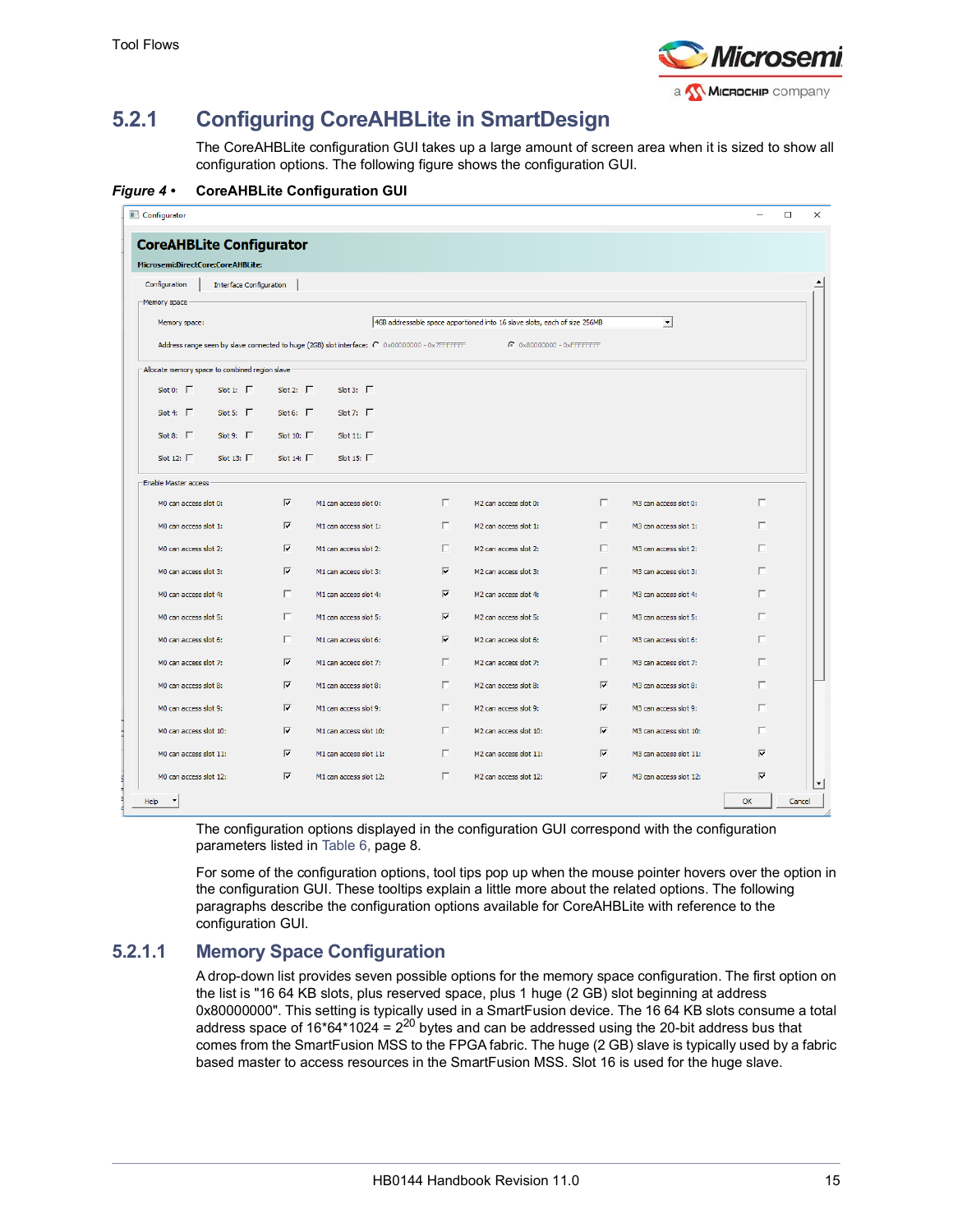

The other options in the drop-down list provide for a memory space that is evenly divided into 16 slots. The total address space consumed by these 16 slots decreases as you descend the list of options. The number of address bits of relevance decreases as the address space reduces.

When the memory space is set to "16 64 KB slots, plus reserved space, plus 1 huge (2 GB) slot beginning at address 0x80000000", a further configuration option is enabled. This option allows you to choose the address range for the huge slave, as seen by the slave connected to the huge slave interface. The huge slave always appears at 0x80000000 - 0xFFFFFFFF from the master's point of view, but the slave itself can be presented with an address range of either 0x00000000 - 0x7FFFFFFF or 0x80000000 - 0xFFFFFFFF. Essentially, this configuration option controls bit 31 of the huge slave address bus.

#### **5.2.1.2 Combining Slave Slots**

For all memory space configurations, where the total space is evenly divided into 16 slots, one or more slave slots can be assigned to a combined region by selecting the checkboxes in the **Allocate memory space to combined region slave** panel of the configuration GUI.

**Note:** The slave slot combination is not supported when the memory space is set to "16 64 KB slots, plus reserved space, plus 1 huge (2 GB) slot beginning at address 0x80000000".

When some slots have been allocated to a combined region, an additional slave interface, labeled S16, is displayed for connection on the CoreAHBLite symbol in SmartDesign. Combining slave slots provide a means to access a region larger than the size of a slot through a single slave interface. If slots are combined, they do not necessarily have to be contiguous in the memory space. If a slave slot is allocated to the combined region, then its corresponding interface is no longer available for connection separately.

The following figure shows an example, memory map where slot combining is used. In this example, an AHB-Lite master can access slaves based at addresses 0x00000000, 0xA0000000, 0xB0000000, and 0xC0000000 through individual slave interfaces of CoreAHBLite as shown in [Figure](#page-21-1) 5. Additionally, any access from the master with an address in the ranges 0x40000000 - 0x4FFFFFFF or 0x60000000 - 0x6FFFFFFF results in accessing the S16 slave interface of CoreAHBLite.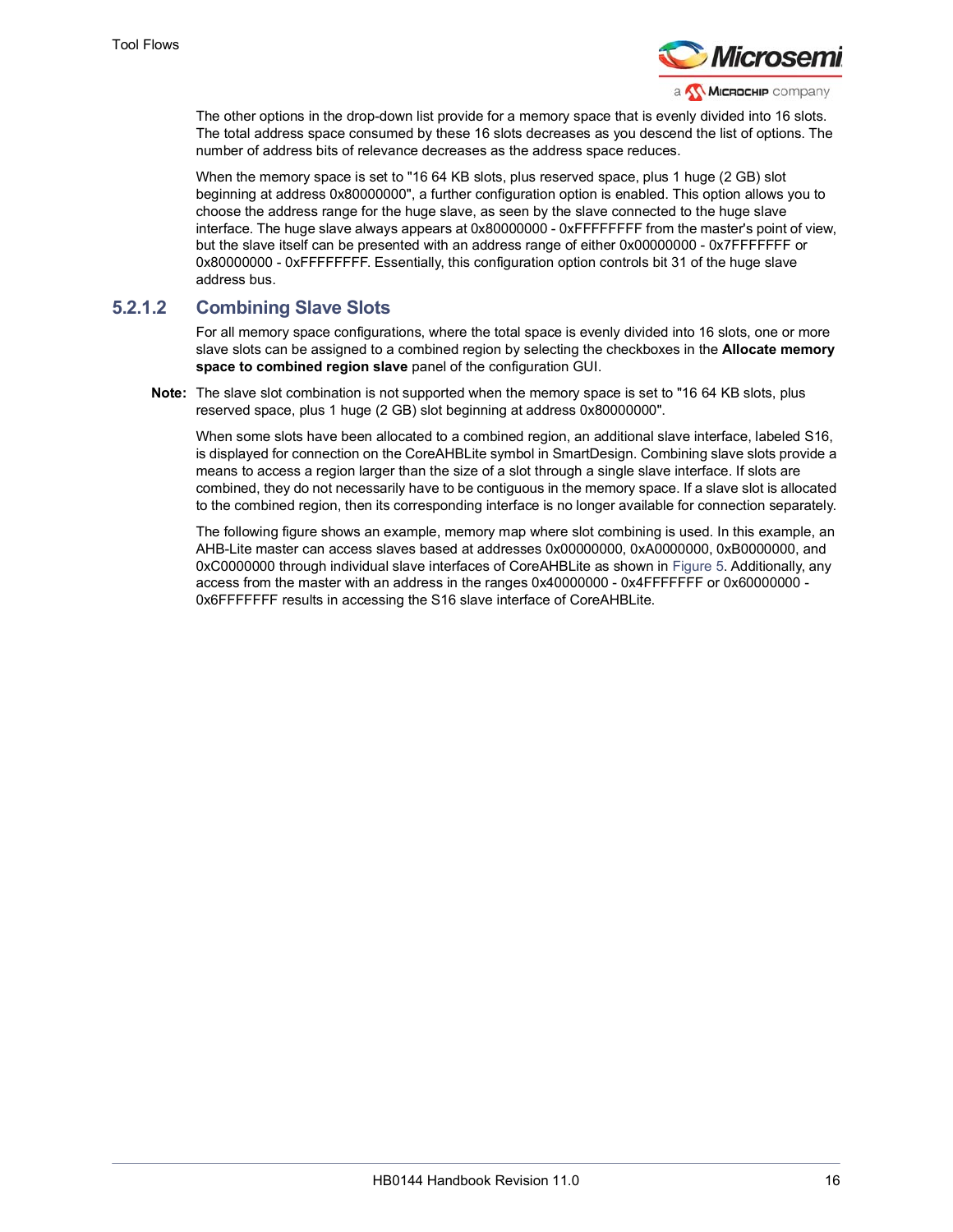



#### <span id="page-21-1"></span>*Figure 5 •* **Example Memory Map Showing Use of Slot Combining**



Memory region not in use, slave slot not enabled

Memory region in use, slave slot enabled

Memory region in use, slave slot allocated to combined region

### **5.2.1.3 Enabling of Slave Slots**

In the **Enable Master access** panel of the configuration GUI, checkboxes are provided to enable or disable access to each slave slot. Access to slave slots can be configured on a per master basis. The enable checkbox for any slot assigned to the combined region is grayed out since it is not possible to connect a slave to such a slot. If a slot is disabled its corresponding interface does not appear for connection on the CoreAHBLite symbol in the SmartDesign tool. The checkboxes for enabling master access to the combined region slave interface (S16) are available to check if some slots are allocated to the combined region.

## <span id="page-21-0"></span>**5.3 Memory Map**

There are no addressable resources within CoreAHBLite itself. The core divides the address space seen by a master into a number of slave slots. The following table lists the memory map for CoreAHBLite when the memory space is set to "16 64 KB slots, plus reserved space, plus 1 huge (2 GB) slot beginning at address 0x80000000". For other memory space settings, refer to Table [9, page](#page-23-0) 19 that shows the allocation of space to each slave slot.

When the memory space is set to other than "16 64 KB slots, reserved space, and 1 huge (2 GB) slot beginning at address 0x80000000", it is possible to combine slots to create a portion of the memory map that can be accessed through an additional combined region slave interface. This interface is labeled S16 on the CoreAHBLite symbol in the SmartDesign tool.

<span id="page-21-2"></span>

| Table $8 \cdot$ | Memory Map When Memory Space is Set to "16 64 Kb Slots, Reserved           |
|-----------------|----------------------------------------------------------------------------|
|                 | Space, and 1 Huge (2 Gb) Slot Beginning at Address 0x80000000 <sup>1</sup> |

| Resource | <b>Address Space</b>    |
|----------|-------------------------|
| Slave 0  | 0x00000000 - 0x0000FFFF |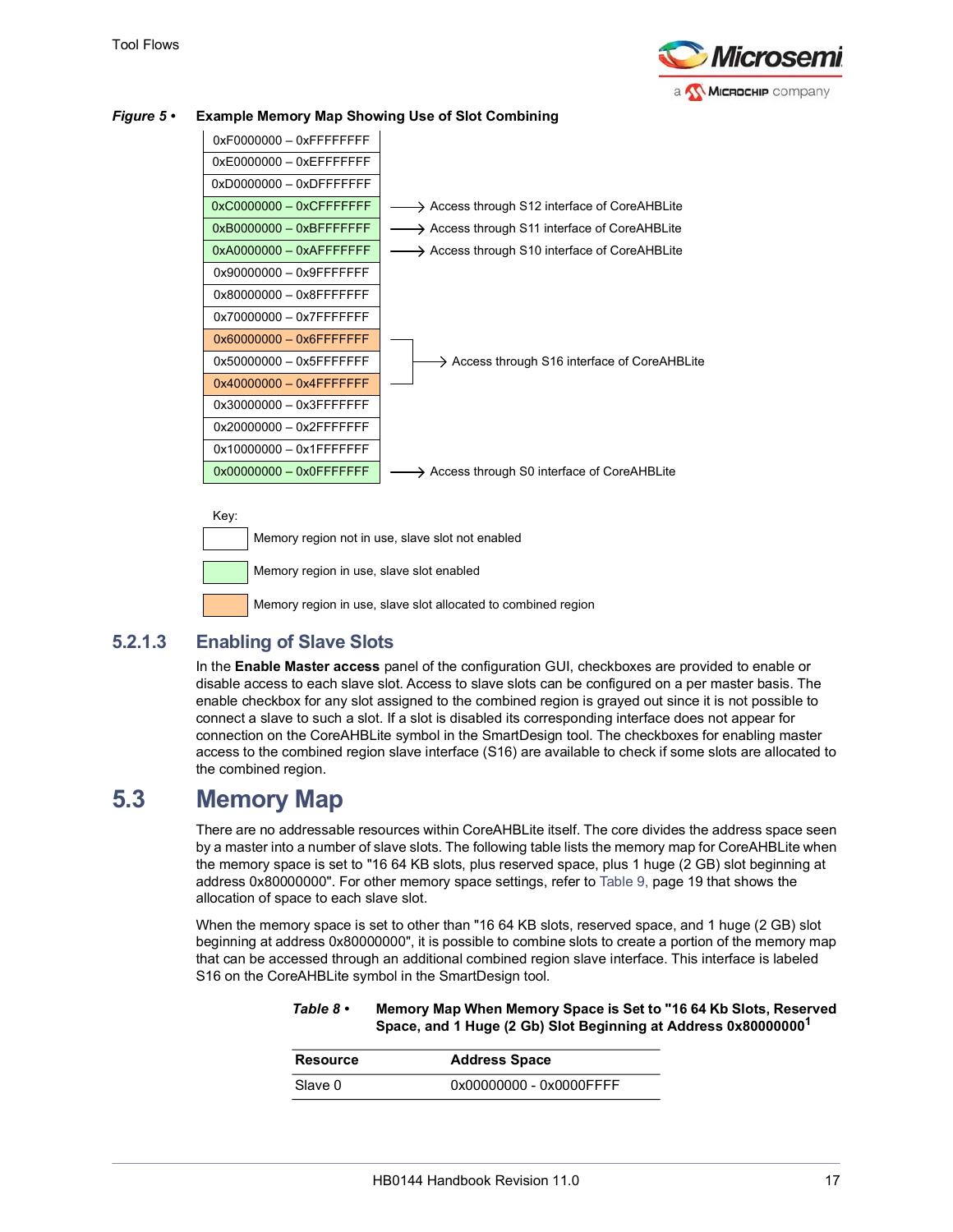

#### *Table 8 •* **Memory Map When Memory Space is Set to "16 64 Kb Slots, Reserved Space, and 1 Huge (2 Gb) Slot Beginning at Address 0x800000001**

| <b>Resource</b>       | <b>Address Space</b>    |
|-----------------------|-------------------------|
| Slave 1               | 0x00010000 - 0x0001FFFF |
| Slave 2               | 0x00020000 - 0x0002FFFF |
| Slave 3               | 0x00030000 - 0x0003FFFF |
| Slave 4               | 0x00040000 - 0x0004FFFF |
| Slave 5               | 0x00050000 - 0x0005FFFF |
| Slave 6               | 0x00060000 - 0x0006FFFF |
| Slave 7               | 0x00070000 - 0x0007FFFF |
| Slave 8               | 0x00080000 - 0x0008FFFF |
| Slave 9               | 0x00090000 - 0x0009FFFF |
| Slave 10              | 0x000A0000 - 0x000AFFFF |
| Slave 11              | 0x000B0000 - 0x000BFFFF |
| Slave 12              | 0x000C0000 - 0x000CFFFF |
| Slave 13              | 0x000D0000 - 0x000DFFFF |
| Slave 14              | 0x000F0000 - 0x000FFFFF |
| Slave 15              | 0x000F0000 - 0x000FFFFF |
| (Reserved)            | 0x00100000 - 0x7FFFFFFF |
| Huge slave (Slave 16) | 0x80000000 - 0xFFFFFFFF |

1. The slave connected to the huge slave interface (S16) can see an address range of either 0x80000000 - 0xFFFFFFFF or 0x00000000 - 0x7FFFFFFF depending on how the core is configured. From the master's point of view, the huge slave always appears in the range 0x80000000 - 0xFFFFFFFF.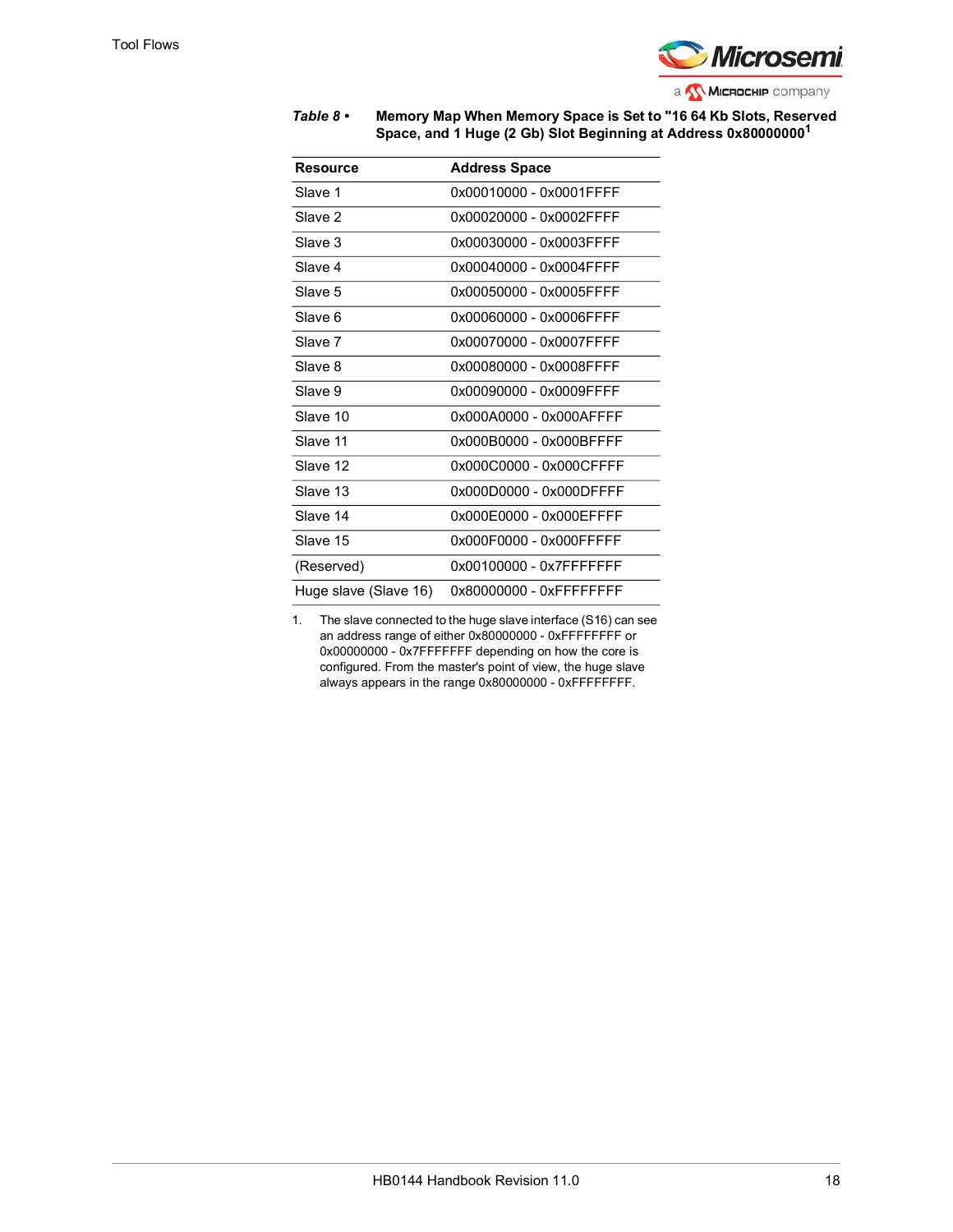

#### <span id="page-23-0"></span>*Table 9 •* **Memory Map for a Range of Memory Space Settings other than "16 64 KB slots, reserved space, and 1 huge (2 GB) slot beginning at address 0x80000000"**

| <b>Total address</b><br>space | 4 GB                 | 256 MB<br>   | 64 KB        | 4 KB         |  |
|-------------------------------|----------------------|--------------|--------------|--------------|--|
| <b>Resource</b>               | <b>Address Space</b> |              |              |              |  |
| Slave 0                       | 0x00000000 -         | 0x00000000 - | 0x00000000 - | 0x00000000 - |  |
|                               | 0x0FFFFFFF           | 0x00FFFFFF   | 0x0000FFFF   | 0x00000FFF   |  |
| Slave 1                       | 0x10000000 -         | 0x01000000 - | 0x00010000 - | 0x00001000 - |  |
|                               | 0x1FFFFFFF           | 0x01FFFFFF   | 0x0001FFFF   | 0x00001FFF   |  |
| Slave 2                       | 0x20000000 -         | 0x02000000 - | 0x00020000 - | 0x00002000 - |  |
|                               | 0x2FFFFFFFF          | 0x02FFFFFF   | 0x0002FFFF   | 0x00002FFF   |  |
| Slave 3                       | 0x30000000 -         | 0x03000000 - | 0x00030000 - | 0x00003000 - |  |
|                               | 0x3FFFFFFFF          | 0x03FFFFFF   | 0x0003FFFF   | 0x00003FFF   |  |
| Slave 4                       | 0x40000000 -         | 0x04000000 - | 0x00040000 - | 0x00004000 - |  |
|                               | 0x4FFFFFFFF          | 0x04FFFFFFF  | 0x0004FFFF   | 0x00004FFF   |  |
| Slave 5                       | 0x50000000 -         | 0x05000000 - | 0x00050000 - | 0x00005000 - |  |
|                               | 0x5FFFFFFF           | 0x05FFFFFF   | 0x0005FFFF   | 0x00005FFF   |  |
| Slave 6                       | 0x60000000 -         | 0x06000000 - | 0x00060000 - | 0x00006000 - |  |
|                               | 0x6FFFFFFF           | 0x06FFFFFF   | 0x0006FFFF   | 0x00006FFF   |  |
| Slave 7                       | 0x70000000 -         | 0x07000000 - | 0x00070000 - | 0x00007000 - |  |
|                               | 0x7FFFFFFFF          | 0x07FFFFFF   | 0x0007FFFF   | 0x00007FFF   |  |
| Slave 8                       | 0x80000000 -         | 0x08000000 - | 0x00080000 - | 0x00008000 - |  |
|                               | 0x8FFFFFFF           | 0x08FFFFFF   | 0x0008FFFF   | 0x00008FFF   |  |
| Slave 9                       | 0x90000000 -         | 0x09000000 - | 0x00090000 - | 0x00009000 - |  |
|                               | 0x9FFFFFFF           | 0x09FFFFFF   | 0x0009FFFF   | 0x00009FFF   |  |
| Slave 10                      | 0xA0000000 -         | 0x0A000000 - | 0x000A0000 - | 0x0000A000 - |  |
|                               | 0xAFFFFFFFF          | 0x0AFFFFFF   | 0x000AFFFF   | 0x0000AFFF   |  |
| Slave 11                      | 0xB0000000 -         | 0x0B000000 - | 0x000B0000 - | 0x0000B000 - |  |
|                               | 0xBFFFFFFF           | 0x0BFFFFFF   | 0x000BFFFF   | 0x0000BFFF   |  |
| Slave 12                      | 0xC0000000 -         | 0x0C000000 - | 0x000C0000 - | 0x0000C000 - |  |
|                               | 0xCFFFFFFF           | 0x0CFFFFFF   | 0x000CFFFF   | 0x000CFFF    |  |
| Slave 13                      | 0xD0000000 -         | 0x0D000000 - | 0x000D0000 - | 0x0000D000 - |  |
|                               | 0xDFFFFFFF           | 0x0DFFFFFF   | 0x000DFFFF   | 0x0000DFFF   |  |
| Slave 14                      | 0xE0000000 -         | 0x0E000000 - | 0x000E0000 - | 0x0000E000 - |  |
|                               | 0xEFFFFFFFF          | 0x0EFFFFFF   | 0x000EFFFF   | 0x0000EFFF   |  |
| Slave 15                      | 0xF0000000 -         | 0x0F000000 - | 0x000F0000 - | 0x0000F000 - |  |
|                               | 0xFFFFFFFF           | 0x0FFFFFFF   | 0x000FFFFF   | 0x0000FFFF   |  |